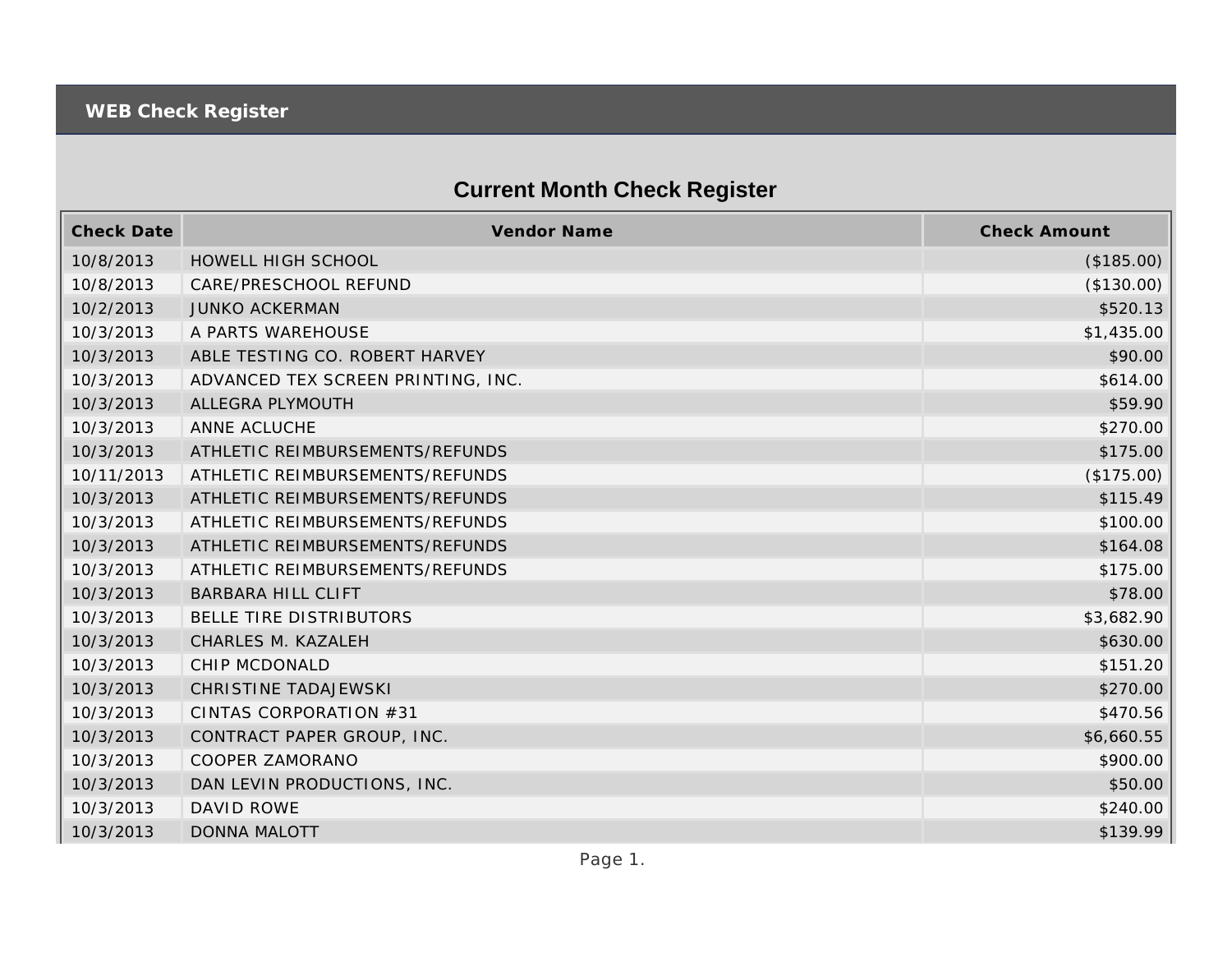| <b>Check Date</b> | Vendor Name                                                          | <b>Check Amount</b> |
|-------------------|----------------------------------------------------------------------|---------------------|
| 10/3/2013         | DOUG ROSSMAN INC. BIG FROG CUSTOM T-SHIRT & MORE OF NOVI             | \$344.15            |
| 10/3/2013         | DUNHAM HILLS GOLF COURSE                                             | \$100.00            |
| 10/3/2013         | <b>EVALICIA SMITH</b>                                                | \$301.79            |
| 10/3/2013         | GALE: A CENGAGE LEARNING CO.                                         | \$100.00            |
| 10/3/2013         | GENERAL BINDING CORPORATION GBC                                      | \$399.30            |
| 10/3/2013         | HIGH SCHOOL REIMBURSEMENTS/REFUNDS                                   | \$209.99            |
| 10/3/2013         | HOEKSTRA TRANSPORTATION, INC.                                        | \$722.68            |
| 10/3/2013         | THE HUNTINGTON NATIONAL BANK ATTN: ELLEN M. CAMPBELL-CORPORATE TRUST | \$75.00             |
| 10/3/2013         | ISAIAH WYNN JR.                                                      | \$150.00            |
| 10/3/2013         | J & K DIESEL SUPPLY, INC.                                            | \$2,757.00          |
| 10/3/2013         | <b>JANE BENKARSKI</b>                                                | \$95.88             |
| 10/3/2013         | <b>JANET GRUBER</b>                                                  | \$161.59            |
| 10/3/2013         | JANICE M. THOMPSON                                                   | \$150.00            |
| 10/3/2013         | <b>JEAN DUKIC</b>                                                    | \$150.00            |
| 10/3/2013         | JOEL R. CRANE                                                        | \$55.00             |
| 10/3/2013         | JS FRY CONSULTING                                                    | \$3,010.56          |
| 10/3/2013         | <b>JUDY SAUER</b>                                                    | \$41.40             |
| 10/3/2013         | <b>KATHY MILLER</b>                                                  | \$113.57            |
| 10/3/2013         | KEFORD NOVI TOWING INC.                                              | \$290.00            |
| 10/3/2013         | <b>KIM HAGAN</b>                                                     | \$120.00            |
| 10/3/2013         | LAKESHORE LEARNING MATERIALS                                         | \$214.95            |
| 10/3/2013         | LATHWELL'S GOLF SHOP, LLC                                            | \$1,354.70          |
| 10/3/2013         | <b>MARK HOURIGAN</b>                                                 | \$109.99            |
| 10/3/2013         | MASPA MICHIGAN ASSOC. OF SCHOOL PERSONNEL ADMIN (MASPA)              | \$285.00            |
| 10/3/2013         | MATHESON TRI-GAS, INC.                                               | \$616.31            |
| 10/3/2013         | <b>MELISSA ISRAEL</b>                                                | \$275.11            |
| 10/3/2013         | MICHAEL ROSKAMP ARTISTIC ATTITUDES                                   | \$75.00             |
| 10/3/2013         | MICHAEL ZIEGLER                                                      | \$217.80            |
| 10/3/2013         | MICHIGAN ASSOCIATION OF STATE & FEDERAL PROGRAM SPECIALISTS          | \$375.00            |
| 10/3/2013         | MICHIGAN SCHOOL VOCAL MUSIC ASSOC.                                   | \$350.00            |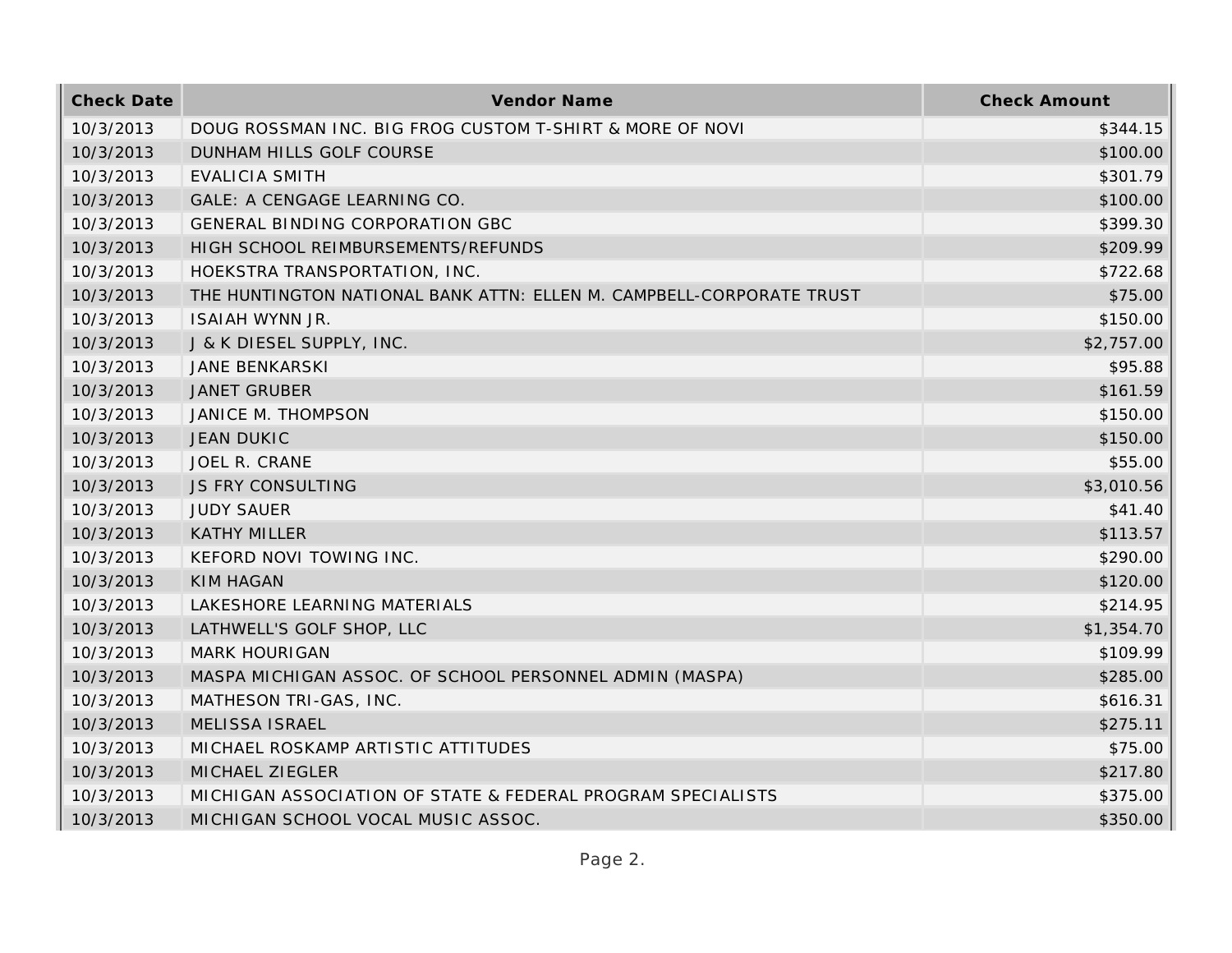| <b>Check Date</b> | Vendor Name                             | <b>Check Amount</b> |
|-------------------|-----------------------------------------|---------------------|
| 10/3/2013         | <b>NANCY BAIN</b>                       | \$300.00            |
| 10/3/2013         | <b>NANCY WILLIS</b>                     | \$209.56            |
| 10/3/2013         | NOVI MEADOWS REIMBURSEMENTS/REFUNDS     | \$15.99             |
| 10/3/2013         | OAKLAND COUNTY TREASURER                | \$3,565.66          |
| 10/3/2013         | PATRICIA HAYES FIELD HOCKEY ASSIGNOR    | \$100.00            |
| 10/3/2013         | PHILADELPHIA SECURITY PRODUCTS, INC.    | \$2,823.80          |
| 10/3/2013         | PROVIDENCE OCCUPATIONAL HEALTH PARTNERS | \$80.00             |
| 10/3/2013         | QUALITY PRODUCTS, INC                   | \$171.00            |
| 10/3/2013         | REALLY GOOD STUFF, INC.                 | \$917.70            |
| 10/3/2013         | RELIABLE DELIVERY LOGISTICS, INC.       | \$1,755.00          |
| 10/3/2013         | ROBERT D. DOBSON JR.                    | \$150.00            |
| 10/3/2013         | <b>ROBERT SAXTON</b>                    | \$67.85             |
| 10/3/2013         | <b>ROBERT SMITH</b>                     | \$266.50            |
| 10/3/2013         | RONALD J. WEBBER                        | \$728.14            |
| 10/3/2013         | RORI MEYERINK                           | \$1,493.10          |
| 10/3/2013         | SALINE AREA SCHOOLS                     | \$175.00            |
| 10/3/2013         | <b>SAM'S CLUB</b>                       | \$34.95             |
| 10/3/2013         | SCHOOL-LABELS.COM INC.                  | \$276.99            |
| 10/3/2013         | SHEILA HOLLY                            | \$157.40            |
| 10/3/2013         | <b>SHERRY LUMLEY</b>                    | \$23.01             |
| 10/3/2013         | SPEEDWAY SUPER AMERICA LLC              | \$4,462.00          |
| 10/3/2013         | START-ALL ENTERPRISES                   | \$508.26            |
| 10/3/2013         | <b>STEPHEN BARNES</b>                   | \$150.00            |
| 10/3/2013         | SZECHUAN EMPIRE NORTH, INC.             | \$171.00            |
| 10/3/2013         | <b>TARIO TAHIR</b>                      | \$100.00            |
| 10/3/2013         | <b>TERRY CHAMPION</b>                   | \$175.00            |
| 10/3/2013         | THOMAS E. DONOVAN                       | \$150.00            |
| 10/3/2013         | THREADWORKS, LTD                        | \$2,624.00          |
| 10/3/2013         | <b>TOM BOLT</b>                         | \$150.00            |
| 10/3/2013         | TOM FITZSIMMONS                         | \$150.00            |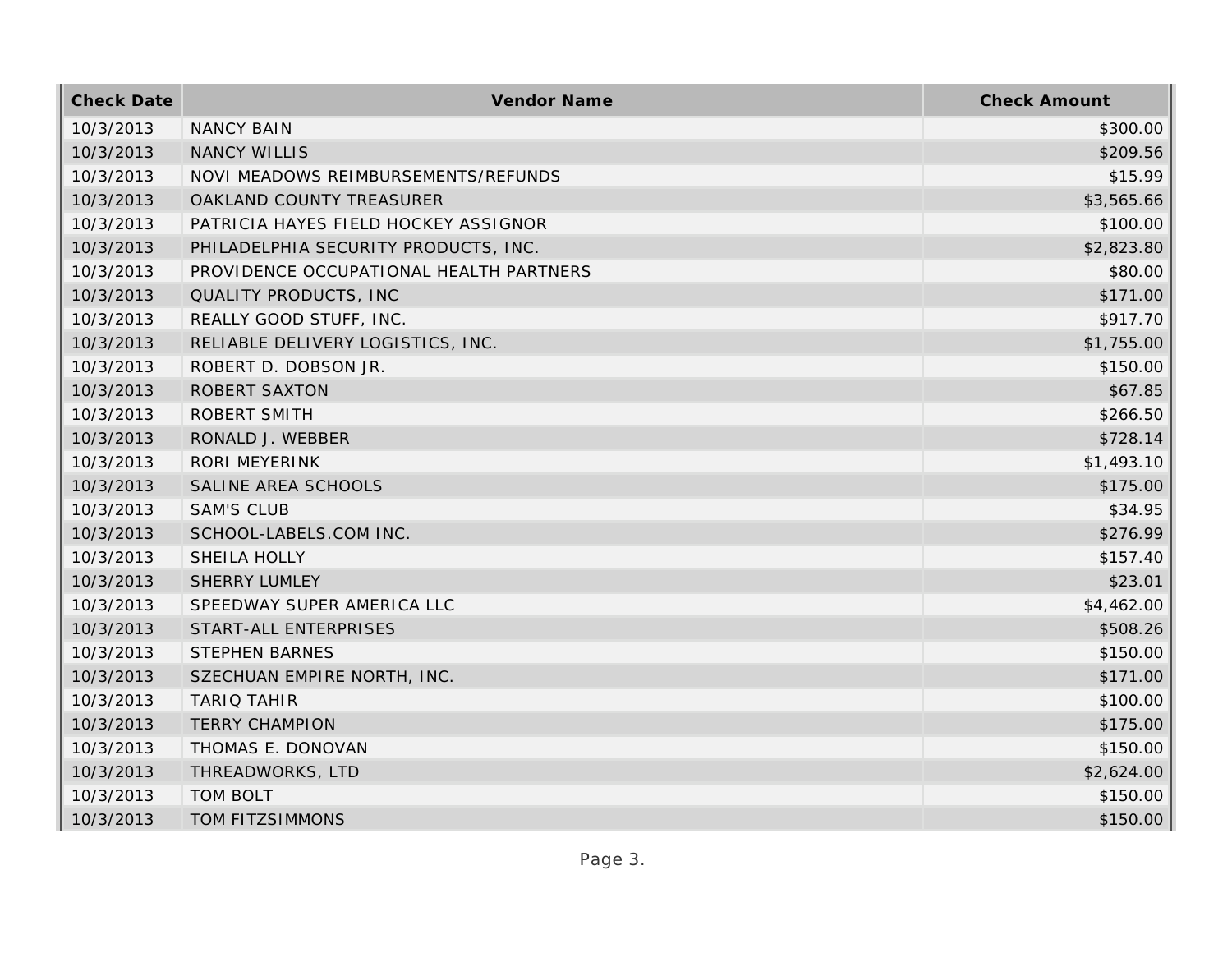| <b>Check Date</b> | Vendor Name                                           | <b>Check Amount</b> |
|-------------------|-------------------------------------------------------|---------------------|
| 10/3/2013         | TRANSPORTATION ACCESSORIES CO.                        | \$460.00            |
| 10/3/2013         | TRI-COUNTY INTERNATIONAL TRUCKS, INC.                 | \$58.60             |
| 10/3/2013         | <b>VESCO OIL CORPORATION</b>                          | \$240.00            |
| 10/3/2013         | VINTAGE BOOK CO. TEXTBOOK WAREHOUSE, LLC              | \$478.40            |
| 10/3/2013         | WAGEWORKS, INC                                        | \$935.24            |
| 10/3/2013         | WILLIAM THOMAS COGGINS                                | \$150.00            |
| 10/10/2013        | DONYA PIZZA NOVI LLC, DBA COTTAGE INN PIZZA           | \$0.00              |
| 10/10/2013        | DONYA PIZZA NOVI LLC, DBA COTTAGE INN PIZZA           | \$3,642.00          |
| 10/10/2013        | <b>KIM'S GARDENS</b>                                  | \$3,112.50          |
| 10/10/2013        | LIVONIA ITALIAN BAKERY                                | \$465.00            |
| 10/10/2013        | NOVI TOWN PIZZA LLC                                   | \$0.00              |
| 10/10/2013        | NOVI TOWN PIZZA LLC                                   | \$3,047.50          |
| 10/10/2013        | PIZZA HUT/REDBERRY RESTO BRANDS INTL INC.             | \$531.25            |
| 10/10/2013        | AXA EQUITABLE EQUI-VEST                               | \$111.08            |
| 10/10/2013        | <b>BUCKLES &amp; BUCKLES, PLC</b>                     | \$672.05            |
| 10/10/2013        | CHAPTER 13 TRUSTEE DAVID WM. RUSKIN                   | \$770.09            |
| 10/10/2013        | INTERNATIONAL UNION OPERATING ENGINEERS, LOCAL 324    | \$116.20            |
| 10/10/2013        | <b>MEFSA</b>                                          | \$210.35            |
| 10/10/2013        | MISDU MICHIGAN STATE DISBURSEMENT                     | \$2,111.39          |
| 10/10/2013        | PHEAA PENNSYLVANIA HIGHER EDUCATION ASSISTANCE AGENCY | \$164.66            |
| 10/10/2013        | UNITED WAY                                            | \$80.00             |
| 10/10/2013        | ACE TRANSPORTATION INC.                               | \$3,192.00          |
| 10/10/2013        | ALL-PRO EXERCISE, INC.                                | \$240.00            |
| 10/10/2013        | ALLEGRA PLYMOUTH                                      | \$185.00            |
| 10/10/2013        | AMERICAN ASSOCIATION OF SCHOOL PERSONNEL ADMIN AASPA  | \$175.00            |
| 10/10/2013        | ANGELINA KREGER                                       | \$150.00            |
| 10/10/2013        | ANN ARBOR HANDS ON MUSEUM                             | \$259.45            |
| 10/10/2013        | AT&T                                                  | \$1,741.98          |
| 10/10/2013        | AT&T                                                  | \$62.60             |
| 10/10/2013        | <b>AT&amp;T LONG DISTANCE</b>                         | \$486.36            |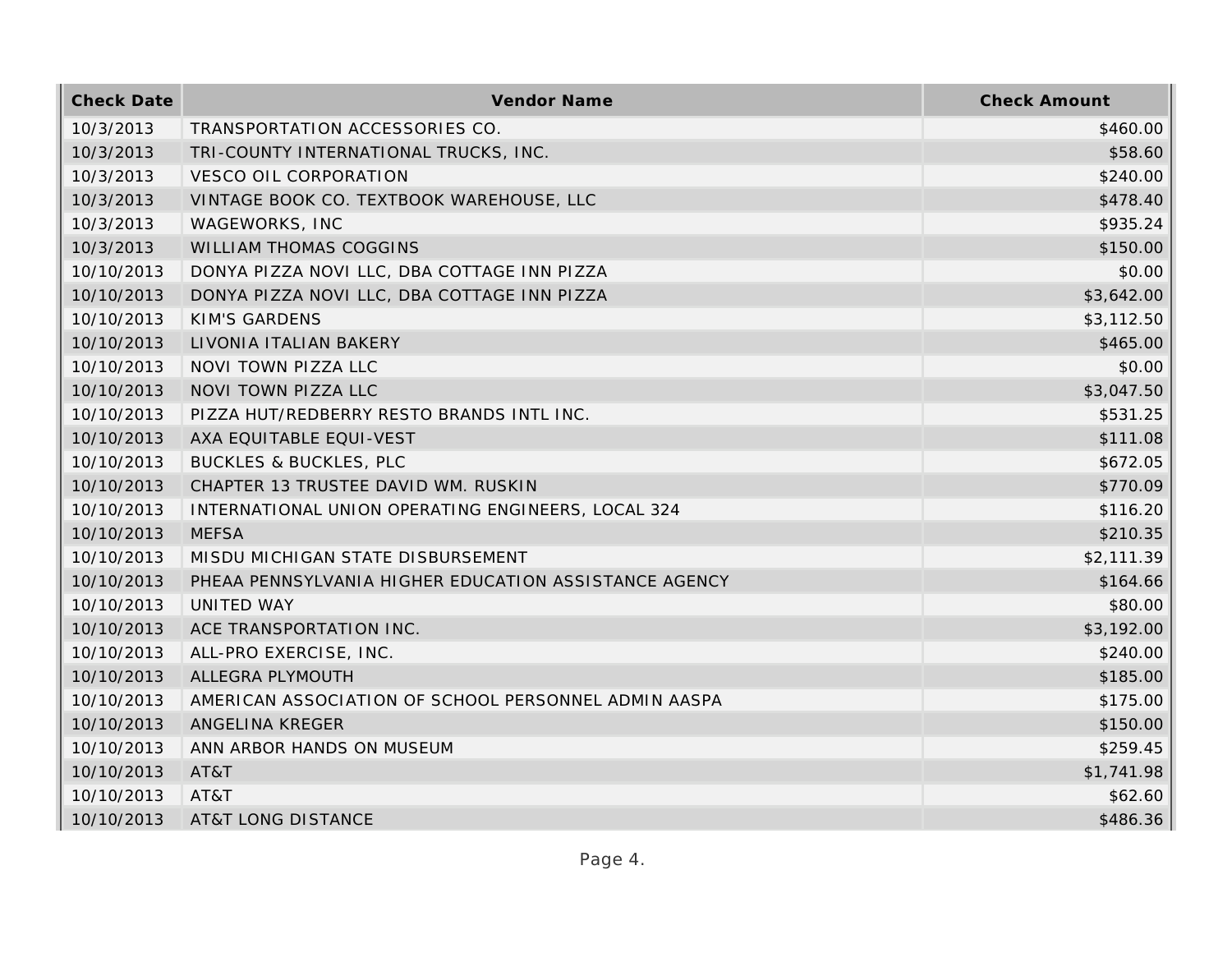| <b>Check Date</b> | Vendor Name                                              | <b>Check Amount</b> |
|-------------------|----------------------------------------------------------|---------------------|
| 10/10/2013        | <b>BARBARA HILL CLIFT</b>                                | \$67.90             |
| 10/10/2013        | BARBARA MATUSIEWICZ                                      | \$119.95            |
| 10/10/2013        | BLUE WATER AQUATICS KIRK GRANT                           | \$230.00            |
| 10/10/2013        | CARE/PRESCHOOL REFUND                                    | \$50.00             |
| 10/10/2013        | CARE/PRESCHOOL REFUND                                    | \$25.00             |
| 10/10/2013        | <b>CAROL CHAPUT</b>                                      | \$35.84             |
| 10/10/2013        | <b>CAROL MULHALL</b>                                     | \$63.00             |
| 10/10/2013        | <b>CATTAILS GOLF CLUB</b>                                | \$4,191.00          |
| 10/10/2013        | CHRIS TYRPAK                                             | \$194.49            |
| 10/10/2013        | <b>CINDY KUHN</b>                                        | \$34.72             |
| 10/10/2013        | <b>CITY OF NOVI</b>                                      | \$6,500.00          |
| 10/10/2013        | CITY OF NOVI WATER & SEWER DEPARTMENT                    | \$0.00              |
| 10/10/2013        | CITY OF NOVI WATER & SEWER DEPARTMENT                    | \$9,599.25          |
| 10/10/2013        | CONTINENTAL MATHEMATICS LEAGUE                           | \$155.00            |
| 10/10/2013        | CONTRACT PAPER GROUP, INC.                               | \$794.05            |
| 10/10/2013        | DARBY HOPPENSTEDT                                        | \$104.26            |
| 10/10/2013        | <b>DEARBORN SCHOOLS</b>                                  | \$1,779.76          |
| 10/10/2013        | <b>DECA IMAGES</b>                                       | \$1,394.00          |
| 10/10/2013        | DEW-EL CORPORATION                                       | \$14,037.60         |
| 10/10/2013        | DEXTER SPEECH ACTIVITIES                                 | \$115.00            |
| 10/10/2013        | <b>DIANA STOTLER</b>                                     | \$96.49             |
| 10/10/2013        | DOUG ROSSMAN INC. BIG FROG CUSTOM T-SHIRT & MORE OF NOVI | \$141.50            |
| 10/10/2013        | EASTERN MICHIGAN UNIVERSITY                              | \$600.00            |
| 10/10/2013        | ELITE FUND, INC.                                         | \$625.00            |
| 10/10/2013        | ENVIRO-CLEAN SERVICES, INC.                              | \$117,991.87        |
| 10/10/2013        | EPS/SCHOOL SPECIALTY LITERACY & INTERVENTION             | \$8,697.90          |
| 10/10/2013        | <b>ERIKA PERKOVICH</b>                                   | \$40.20             |
| 10/10/2013        | <b>EVAN BLANCHARD</b>                                    | \$772.00            |
| 10/10/2013        | GARY K. GHAREEB NATIVE AMERICAN EXPERIENCE               | \$1,650.00          |
| 10/10/2013        | <b>HANNA MERTZ</b>                                       | \$89.14             |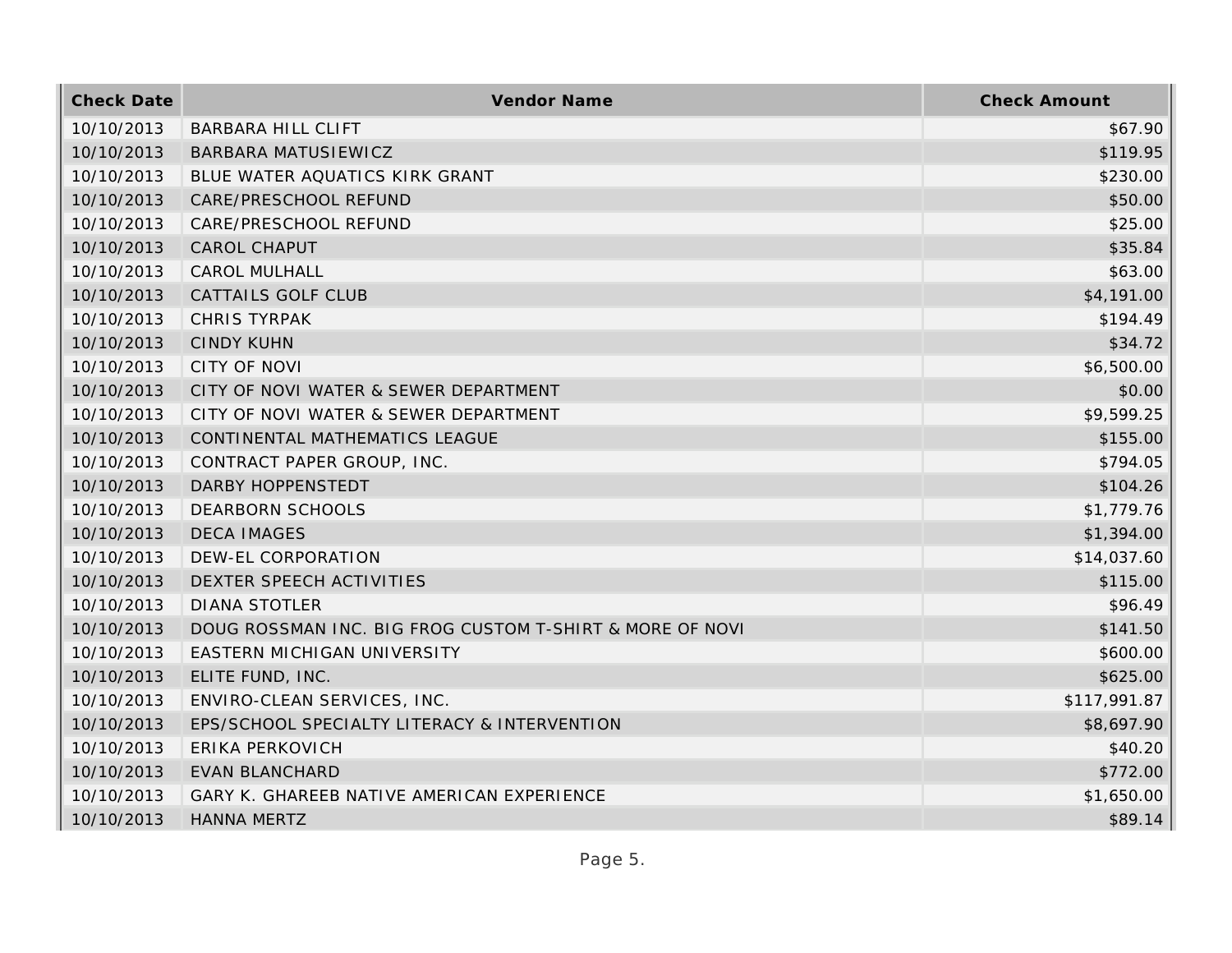| <b>Check Date</b> | Vendor Name                                          | <b>Check Amount</b> |
|-------------------|------------------------------------------------------|---------------------|
| 10/10/2013        | <b>HATTIE MAGUIRE</b>                                | \$98.92             |
| 10/10/2013        | HIGH SCHOOL REIMBURSEMENTS/REFUNDS                   | \$84.80             |
| 10/10/2013        | HIGH SCHOOL REIMBURSEMENTS/REFUNDS                   | \$211.58            |
| 10/10/2013        | HOLT ATHLETIC DEPARTMENT                             | \$200.00            |
| 10/10/2013        | JACQUELINE UKROP                                     | \$220.93            |
| 10/10/2013        | <b>JEANNE DIAL</b>                                   | \$152.81            |
| 10/10/2013        | <b>JODY PAYNE</b>                                    | \$27.21             |
| 10/10/2013        | <b>KATHERINE ELLIS</b>                               | \$74.80             |
| 10/10/2013        | <b>KATHRYN DeMONACO</b>                              | \$59.40             |
| 10/10/2013        | <b>KERRY MARRONI</b>                                 | \$129.92            |
| 10/10/2013        | KIM T. CLARK                                         | \$362.04            |
| 10/10/2013        | <b>LIMAGES</b>                                       | \$46.90             |
| 10/10/2013        | <b>LAURA PENNYCUFF</b>                               | \$145.36            |
| 10/10/2013        | <b>LISA FENCHEL</b>                                  | \$195.93            |
| 10/10/2013        | MACIE PUBLISHING COMPANY                             | \$828.63            |
| 10/10/2013        | MARK ANDREW VELLUCCI                                 | \$1,117.88          |
| 10/10/2013        | <b>MARY GRIM</b>                                     | \$120.65            |
| 10/10/2013        | <b>MARY SORENSEN</b>                                 | \$109.45            |
| 10/10/2013        | MASB MICHIGAN ASSOCIATION OF SCHOOL BOARDS           | \$73.53             |
| 10/10/2013        | MICHAEL ZIEGLER                                      | \$39.96             |
| 10/10/2013        | MICHELLE HURLEY                                      | \$186.69            |
| 10/10/2013        | MICHIGAN ASSOC. OF SECONDARY SCHOOL PRINCIPALS MASSP | \$300.00            |
| 10/10/2013        | MICHIGAN EDUCATION RESEARCH ASSOC. MERA              | \$200.00            |
| 10/10/2013        | MICHIGAN INTERSCHOLASTIC GOLF COACHES ASSOC. MIGCA   | \$90.00             |
| 10/10/2013        | MIDLAND RESORT & CONVENTION CENTER                   | \$756.00            |
| 10/10/2013        | <b>NANCY WILLIS</b>                                  | \$63.88             |
| 10/10/2013        | NETECH CORP.                                         | \$4,515.95          |
| 10/10/2013        | <b>NOLA BISHOP</b>                                   | \$101.24            |
| 10/10/2013        | NOODLE TOOLS INC                                     | \$378.00            |
| 10/10/2013        | NOVA ENVIRONMENTAL, INC.                             | \$1,375.00          |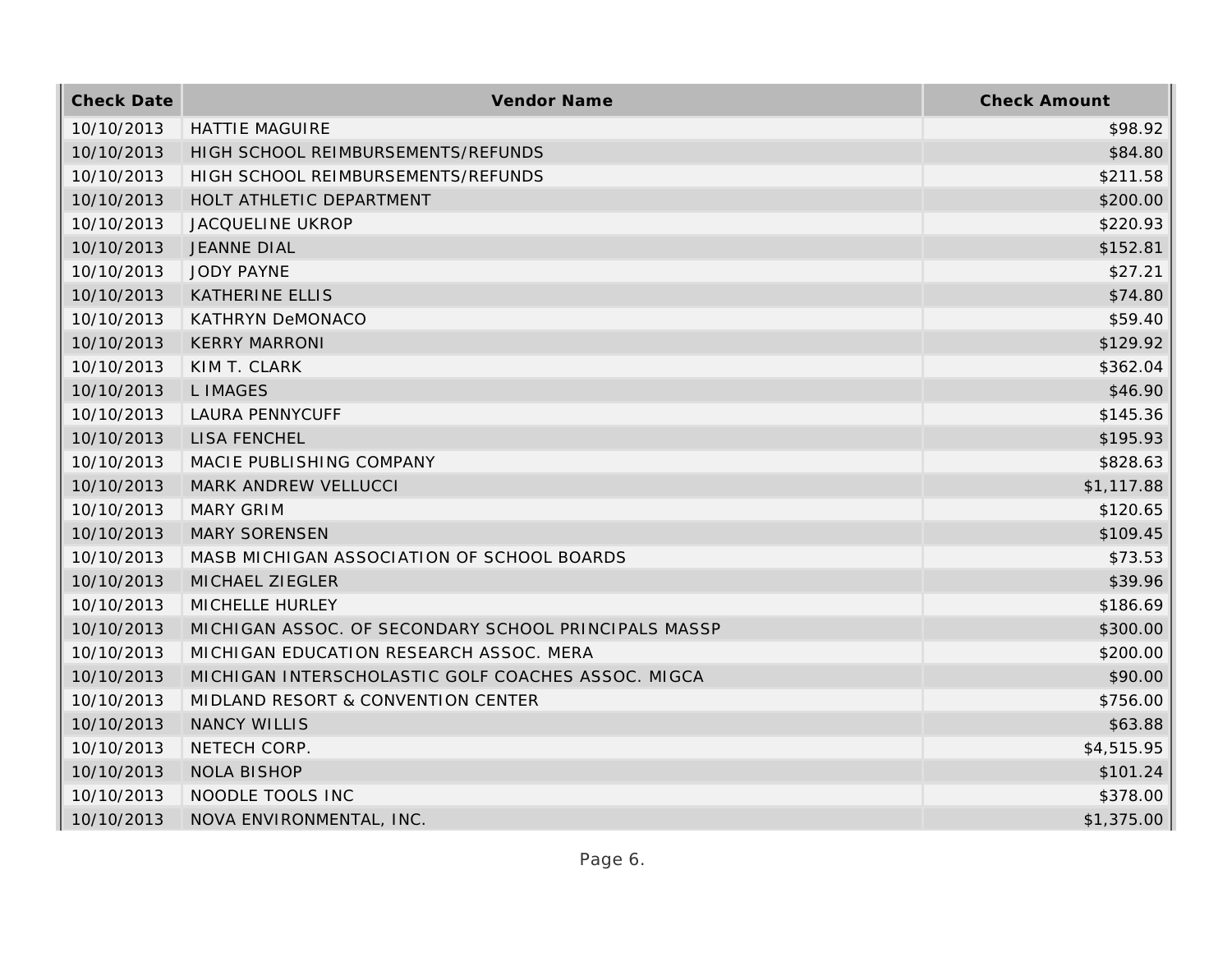| <b>Check Date</b> | Vendor Name                                         | <b>Check Amount</b> |
|-------------------|-----------------------------------------------------|---------------------|
| 10/10/2013        | NOVI HIGH SCHOOL ATHLETIC BOOSTERS                  | \$6,000.00          |
| 10/10/2013        | NOVI MEADOWS REIMBURSEMENTS/REFUNDS                 | \$15.00             |
| 10/10/2013        | NOVI MIDDLE SCHOOL PTO                              | \$22,322.00         |
| 10/10/2013        | <b>NOVI PUBLIC LIBRARY</b>                          | \$18.00             |
| 10/10/2013        | OAKLAND SCHOOLS                                     | \$100.00            |
| 10/10/2013        | OAKLAND SCHOOLS                                     | \$60.00             |
| 10/10/2013        | <b>PAM POIRIER</b>                                  | \$25.43             |
| 10/10/2013        | PATRICIA C. KORTLANDT                               | \$117.86            |
| 10/10/2013        | PATRICK M. MARTIN                                   | \$68.00             |
| 10/10/2013        | PATRICK SCHLUTER                                    | \$30.95             |
| 10/10/2013        | PETTY CASH-LISA FENCHEL NOVI MEADOWS                | \$138.79            |
| 10/10/2013        | PLANTE & MORAN, PLLC                                | \$27,000.00         |
| 10/10/2013        | PRINTNOLOGY, INC.                                   | \$415.52            |
| 10/10/2013        | PROVIDENCE OCCUPATIONAL HEALTH PARTNERS             | \$10.00             |
| 10/10/2013        | QUILL CORPORATION                                   | \$37.80             |
| 10/10/2013        | RELIANCE COMMUNICATIONS, LLC                        | \$8,037.50          |
| 10/10/2013        | RHONDA HOFFMAN                                      | \$48.14             |
| 10/10/2013        | RICOH USA, INC.                                     | \$0.00              |
| 10/10/2013        | RICOH USA, INC.                                     | \$0.00              |
| 10/10/2013        | RICOH USA, INC.                                     | \$17,223.79         |
| 10/10/2013        | RORI MEYERINK                                       | \$49.78             |
| 10/10/2013        | SAFEWAY SHREDDING LLC                               | \$60.00             |
| 10/10/2013        | SCHELDE NORTH AMERICA, LLC                          | \$171.50            |
| 10/10/2013        | <b>SCHOLASTIC INC</b>                               | \$71.78             |
| 10/10/2013        | <b>SCIENCE ALIVE</b>                                | \$109.00            |
| 10/10/2013        | SECREST, WARDLE, LYNCH, HAMPTON, TRUEX & MORLEY, PC | \$546.31            |
| 10/10/2013        | SOUND ENGINEERING, INC.                             | \$95.00             |
| 10/10/2013        | STAPLES ADVANTAGE                                   | \$1.35              |
| 10/10/2013        | STEPHANIE SCHRINER                                  | \$41.01             |
| 10/10/2013        | <b>STEPHEN ERNSTER</b>                              | \$57.22             |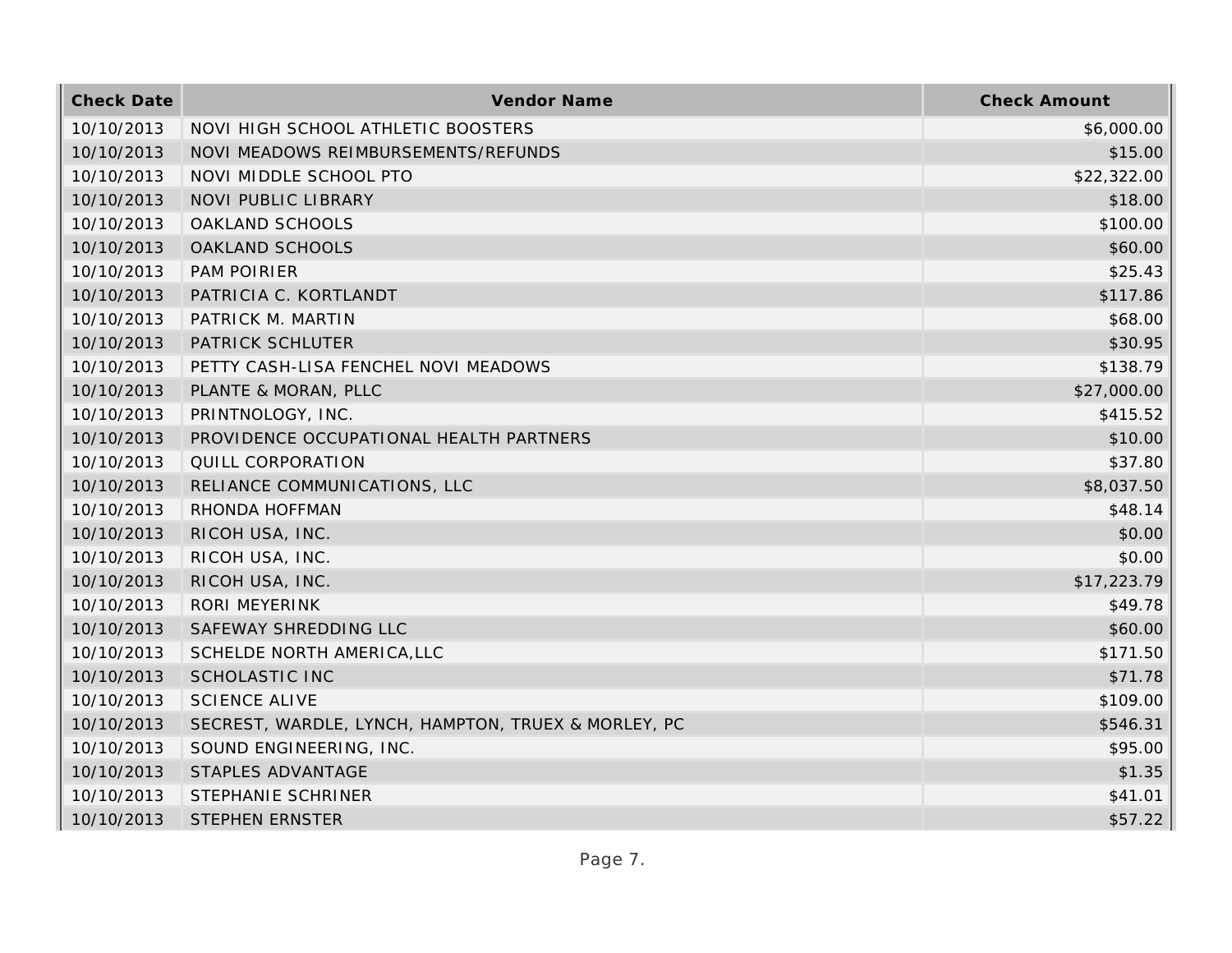| <b>Check Date</b> | Vendor Name                                 | <b>Check Amount</b> |
|-------------------|---------------------------------------------|---------------------|
| 10/10/2013        | <b>SZABO SALES</b>                          | \$3,558.44          |
| 10/10/2013        | <b>TERRY GARCIA</b>                         | \$114.87            |
| 10/10/2013        | <b>TOM TIMMER</b>                           | \$41.64             |
| 10/10/2013        | TREPCO SALES CO.                            | \$483.56            |
| 10/10/2013        | TRICON SECURITY GROUP, LLC                  | \$300.00            |
| 10/10/2013        | US FOODS, INC.                              | \$1,050.68          |
| 10/10/2013        | W. T. COX SUBSCRIPTIONS, INC                | \$568.06            |
| 10/10/2013        | WOLVERINE SPORTS                            | \$769.15            |
| 10/11/2013        | DISTRICT REIMBURSEMENTS/REFUNDS             | \$495.41            |
| 10/17/2013        | NETECH CORP.                                | \$0.00              |
| 10/17/2013        | NETECH CORP.                                | \$26,046.00         |
| 10/17/2013        | SOUND ENGINEERING, INC.                     | \$178.50            |
| 10/17/2013        | VSC, INC                                    | \$17,927.09         |
| 10/17/2013        | BILDON PARTS AND SERVICE INC.               | \$329.33            |
| 10/17/2013        | <b>CARLA MINISSALE</b>                      | \$200.00            |
| 10/17/2013        | DONYA PIZZA NOVI LLC, DBA COTTAGE INN PIZZA | \$1,566.00          |
| 10/17/2013        | FOOD SERVICE REFUND/REIMB.                  | \$101.15            |
| 10/17/2013        | <b>GALE ROBERTS</b>                         | \$200.00            |
| 10/17/2013        | LB OFFICE PRODUCTS                          | \$218.20            |
| 10/17/2013        | LIVONIA ITALIAN BAKERY                      | \$300.00            |
| 10/17/2013        | LYNN KACHALLA                               | \$200.00            |
| 10/17/2013        | MR. GAS, INC.                               | \$1,112.28          |
| 10/17/2013        | NOVI TOWN PIZZA LLC                         | \$1,426.00          |
| 10/17/2013        | PAMELA NEVILLE                              | \$200.00            |
| 10/17/2013        | PIZZA HUT/REDBERRY RESTO BRANDS INTL INC.   | \$312.50            |
| 10/17/2013        | THERESA RONALD                              | \$200.00            |
| 10/17/2013        | ALLEGRA PLYMOUTH                            | \$119.80            |
| 10/17/2013        | ANDERSONS SCHOOL EVENTS TAYMARK             | \$2,808.30          |
| 10/17/2013        | ATHLETIC REIMBURSEMENTS/REFUNDS             | \$109.99            |
| 10/17/2013        | ATHLETIC REIMBURSEMENTS/REFUNDS             | \$109.99            |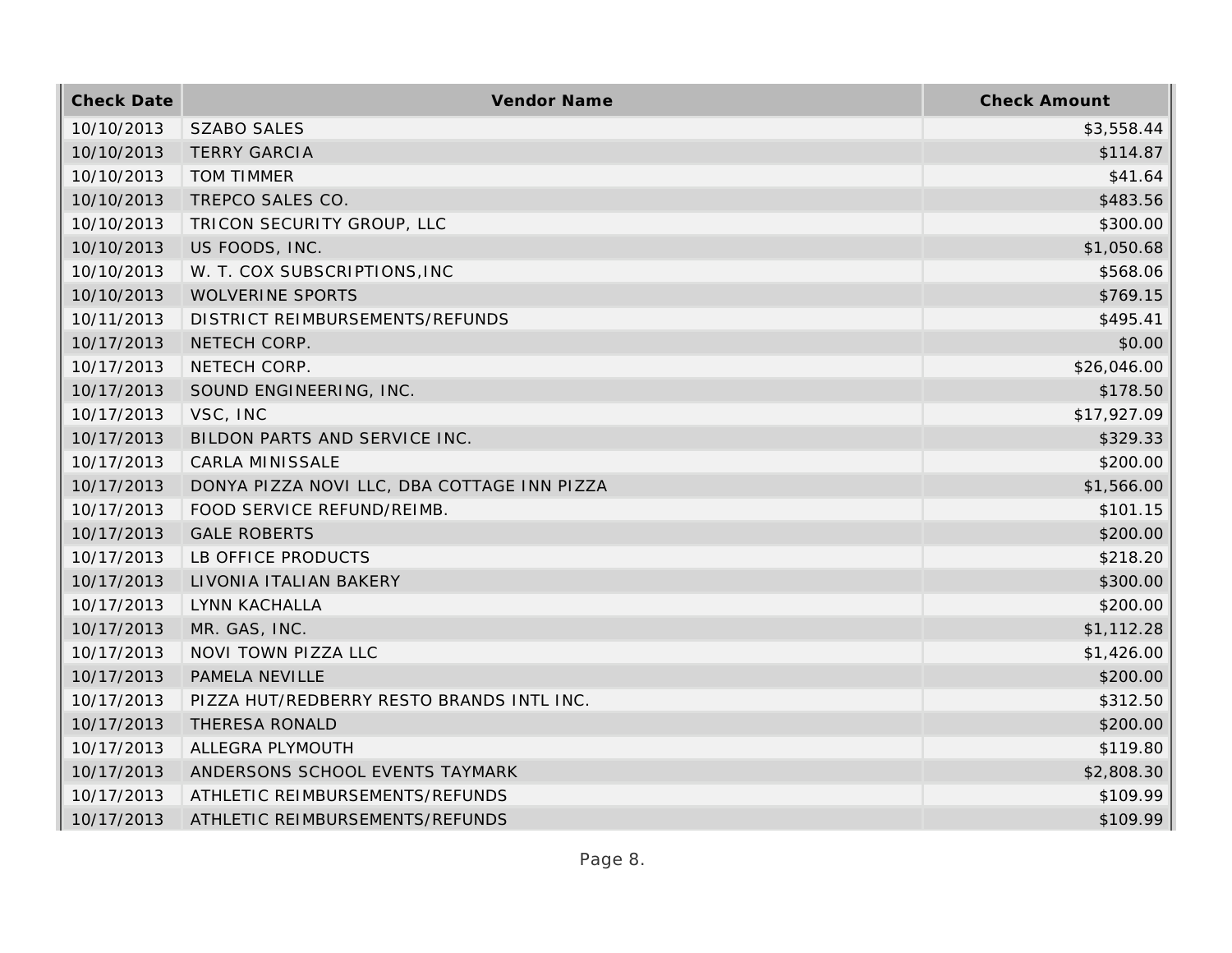| <b>Check Date</b> | Vendor Name                                                           | <b>Check Amount</b> |
|-------------------|-----------------------------------------------------------------------|---------------------|
| 10/17/2013        | BEAR PACKAGING & SUPPLY                                               | \$161.75            |
| 10/17/2013        | <b>BUILDING BRIDGES THERAPY CENTER</b>                                | \$900.00            |
| 10/17/2013        | CARMEN M. JAROSLAWSKI                                                 | \$303.35            |
| 10/17/2013        | CASSANDRA SCHMITT                                                     | \$210.08            |
| 10/17/2013        | CHARLES M. KAZALEH                                                    | \$855.00            |
| 10/17/2013        | CONTRACT PAPER GROUP, INC.                                            | \$1,029.60          |
| 10/17/2013        | <b>CRAIG SCHROEDER</b>                                                | \$205.00            |
| 10/17/2013        | <b>DENNIS TROSHAK</b>                                                 | \$70.00             |
| 10/17/2013        | <b>DIANE MCCURDY</b>                                                  | \$32.60             |
| 10/17/2013        | DISTRICT REIMBURSEMENTS/REFUNDS                                       | \$48.25             |
| 10/17/2013        | DONALD FREDERICK MELCHING                                             | \$90.00             |
| 10/17/2013        | DOUG ROSSMAN INC. BIG FROG CUSTOM T-SHIRT & MORE OF NOVI              | \$937.50            |
| 10/17/2013        | DTE ENERGY                                                            | \$164.58            |
| 10/17/2013        | ELIZABETH (LIBBY) CRAWFORD                                            | \$176.04            |
| 10/17/2013        | <b>EMILY PARKER POHLONSKI</b>                                         | \$44.31             |
| 10/17/2013        | <b>ERIN HARBAR</b>                                                    | \$49.50             |
| 10/17/2013        | EZSTREAM.COM SCHOLASTIC TOOLS LLC                                     | \$50.00             |
| 10/17/2013        | FIRST INVESTORS - FBO JOANN Y. CLEMENTS ATTN: VICKI FILIPIAK          | \$15,000.00         |
| 10/17/2013        | GENERAL BINDING CORPORATION GBC                                       | \$379.76            |
| 10/17/2013        | GREGORY J. OCKERMAN GRACON PORTRAIT STUDIO                            | \$180.00            |
| 10/17/2013        | HADLEY'S TOWING LLC                                                   | \$350.00            |
| 10/17/2013        | HARLAND TECHNOLOGY SERVICES                                           | \$2,018.00          |
| 10/17/2013        | HAROLD RICHARD ANDERSON                                               | \$150.00            |
| 10/17/2013        | <b>HEATHER DELL</b>                                                   | \$205.45            |
| 10/17/2013        | HOEKSTRA TRANSPORTATION, INC.                                         | \$165.94            |
| 10/17/2013        | HOLLAND BUS COMPANY                                                   | \$0.00              |
| 10/17/2013        | <b>HOLLAND BUS COMPANY</b>                                            | \$1,364.09          |
| 10/17/2013        | HR STAFFING TEAM LLC dba ENTECH STAFFING SOL./ENTECH MEDICAL STAFFING | \$7,232.50          |
| 10/17/2013        | INTEGRITY TESTING & SAFETY ADMINISTRATORS, INC.                       | \$335.00            |
| 10/17/2013        | ISAIAH WYNN JR.                                                       | \$60.00             |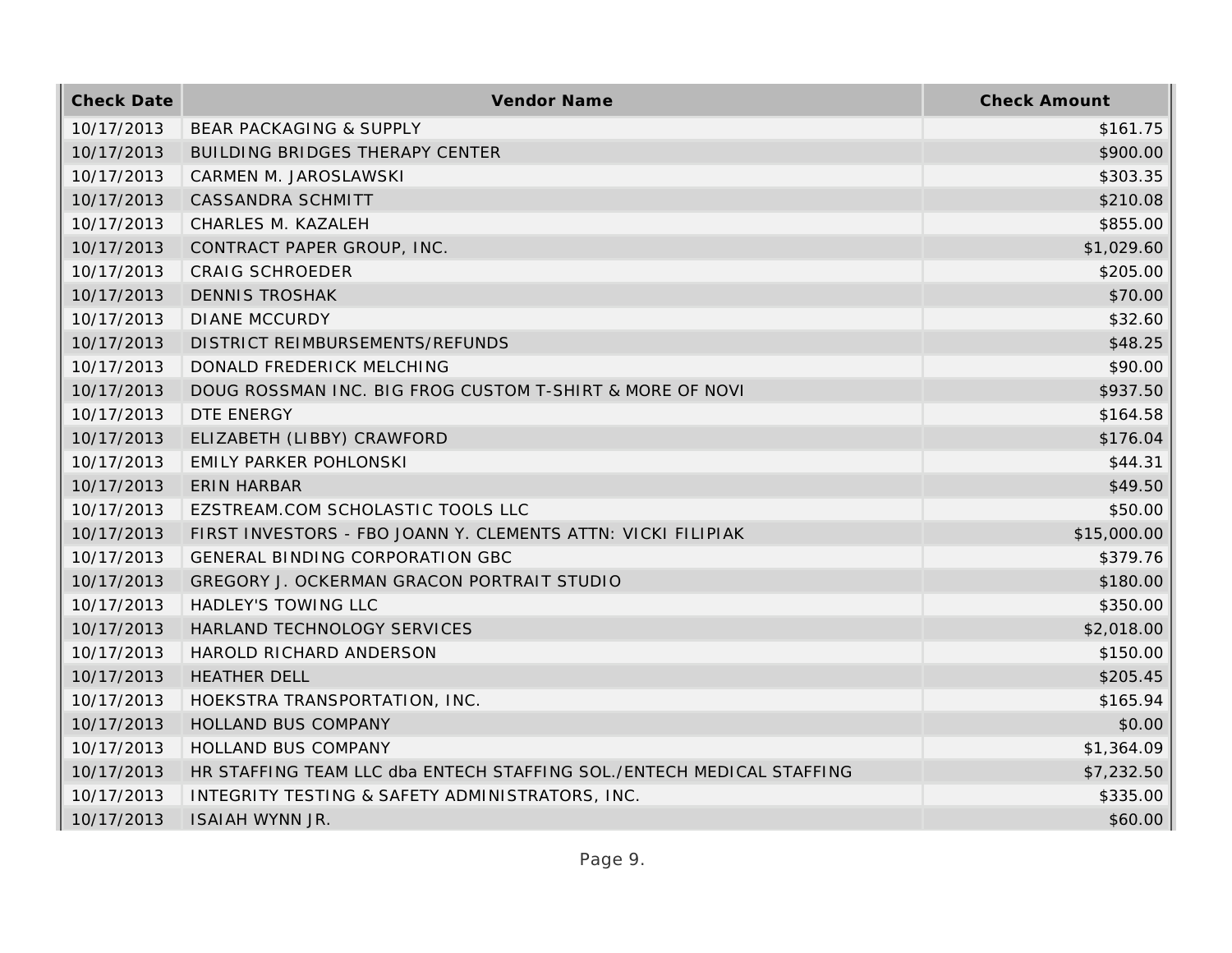| <b>Check Date</b> | Vendor Name                                                     | <b>Check Amount</b> |
|-------------------|-----------------------------------------------------------------|---------------------|
| 10/17/2013        | <b>JAMES JOHNSTON</b>                                           | \$150.00            |
| 10/17/2013        | <b>JENIFER MICHOS</b>                                           | \$234.25            |
| 10/17/2013        | JENNIFER ANN COTTRILL                                           | \$177.05            |
| 10/17/2013        | <b>JOHN WALTON</b>                                              | \$70.00             |
| 10/17/2013        | <b>JOHN WYLIE</b>                                               | \$175.00            |
| 10/17/2013        | <b>JORDANO GRAPHICS</b>                                         | \$25.00             |
| 10/17/2013        | <b>KATHERINE ELLIS</b>                                          | \$69.28             |
| 10/17/2013        | <b>KATHLEEN ADER</b>                                            | \$25.07             |
| 10/17/2013        | LAKELAND HIGH SCHOOL                                            | \$175.00            |
| 10/17/2013        | LAKELAND HIGH SCHOOL                                            | \$150.00            |
| 10/17/2013        | LYNN CRACRAFT                                                   | \$144.14            |
| 10/17/2013        | <b>LYNN JANDASEK</b>                                            | \$55.00             |
| 10/17/2013        | MACIE PUBLISHING COMPANY                                        | \$839.27            |
| 10/17/2013        | <b>MANDY PAS</b>                                                | \$60.74             |
| 10/17/2013        | MARSHALL MUSIC                                                  | \$80.00             |
| 10/17/2013        | <b>MELISSA KELLEY</b>                                           | \$132.31            |
| 10/17/2013        | MERRILL LYNCH FOR THE BENEFIT OF MARIE PIPER ATTN: JOHN BOUKAMP | \$14,500.00         |
| 10/17/2013        | MICHAEL EUGENE MCKENNA                                          | \$150.00            |
| 10/17/2013        | MICHIGAN PUBLIC HIGH SCHOOL HOCKEY, INC.                        | \$550.00            |
| 10/17/2013        | MICHIGAN WORLD LANGUAGE ASSOC. CONFERENCE REGISTRATION          | \$377.00            |
| 10/17/2013        | MID-AMERICAN POMPON, INC.                                       | \$609.00            |
| 10/17/2013        | MILFORD HIGH SCHOOL                                             | \$100.00            |
| 10/17/2013        | <b>NEIL LEVIN</b>                                               | \$410.00            |
| 10/17/2013        | NETECH CORP.                                                    | \$75.00             |
| 10/17/2013        | NICOLA'S BOOKS ROONEY FAMILY LLC                                | \$261.70            |
| 10/17/2013        | NINA VANHOOSER                                                  | \$121.34            |
| 10/17/2013        | <b>NOE HERNANDEZ</b>                                            | \$150.00            |
| 10/17/2013        | OPPENHEIMER & CO. INC. CUSTODIAN FBO JUDY A. PAHL IRA           | \$15,000.00         |
| 10/17/2013        | OWEN R. NAKAMURA                                                | \$70.00             |
| 10/17/2013        | PITNEY BOWES PURCHASE POWER                                     | \$3,000.00          |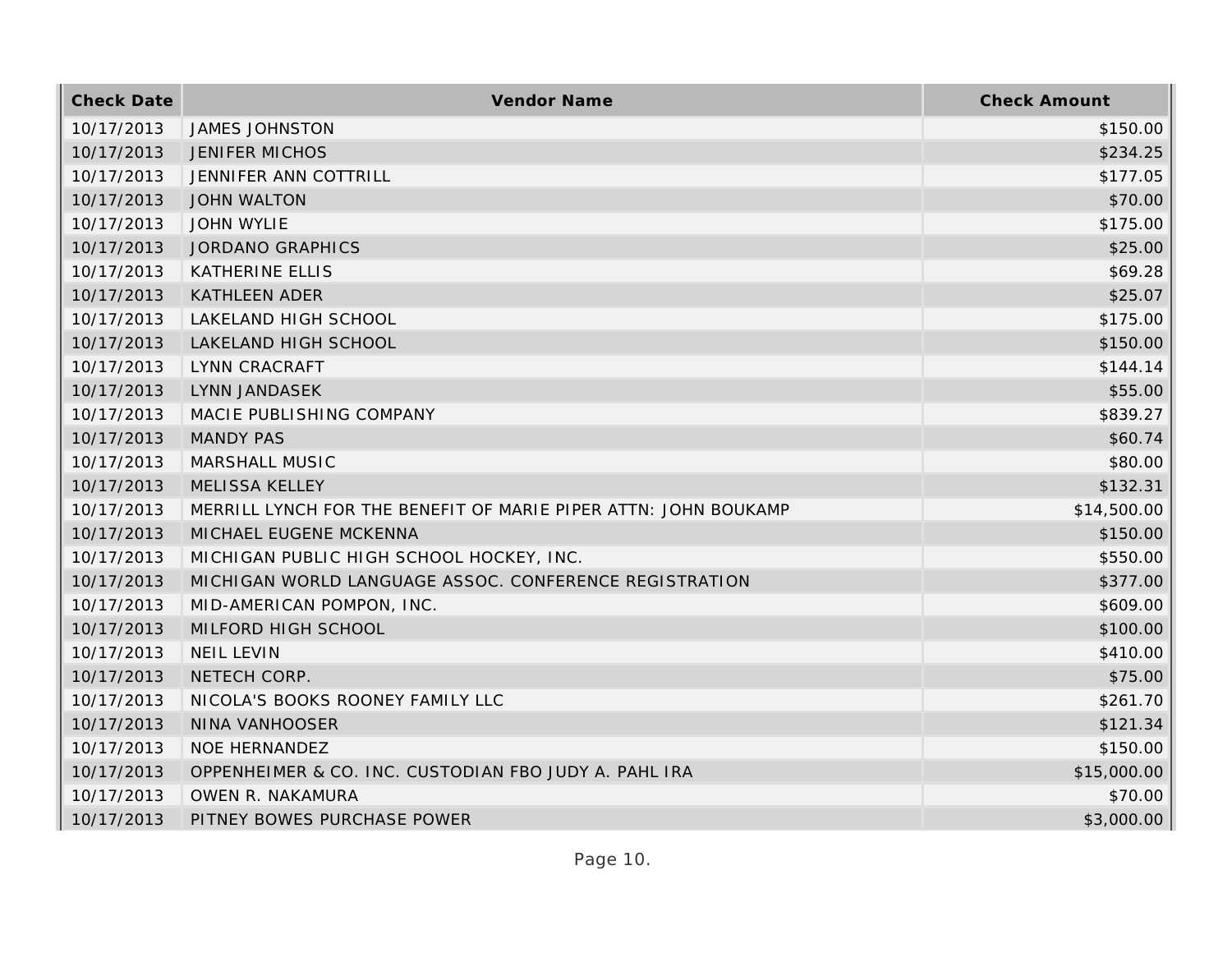| <b>Check Date</b> | Vendor Name                             | <b>Check Amount</b> |
|-------------------|-----------------------------------------|---------------------|
| 10/17/2013        | RAYMOND R. BROWNELL                     | \$205.00            |
| 10/17/2013        | ROBERT D. DOBSON JR.                    | \$120.00            |
| 10/17/2013        | ROBERT HINOJOSA                         | \$70.00             |
| 10/17/2013        | ROBERT J. STEEH                         | \$578.35            |
| 10/17/2013        | SAFEWAY SHREDDING LLC                   | \$60.00             |
| 10/17/2013        | <b>SALLY CHANDLER</b>                   | \$98.21             |
| 10/17/2013        | <b>SAM'S CLUB</b>                       | \$539.12            |
| 10/17/2013        | SBSI SOFTWARE INC.                      | \$1,727.20          |
| 10/17/2013        | <b>SEEMA PATEL</b>                      | \$71.33             |
| 10/17/2013        | SEG WORKERS COMPENSATION FUND           | \$20,434.00         |
| 10/17/2013        | STAPLES ADVANTAGE                       | \$196.89            |
| 10/17/2013        | <b>STEPHANIE PERRIE</b>                 | \$150.00            |
| 10/17/2013        | <b>STEPHEN BARNES</b>                   | \$150.00            |
| 10/17/2013        | <b>STEVE LIVINGSTON</b>                 | \$150.00            |
| 10/17/2013        | <b>STEVE MATTHEWS</b>                   | \$354.94            |
| 10/17/2013        | SZECHUAN EMPIRE NORTH, INC.             | \$126.00            |
| 10/17/2013        | TAMARA R. PEDERSEN MPT DESIGNS          | \$680.00            |
| 10/17/2013        | <b>TARIQ TAHIR</b>                      | \$200.00            |
| 10/17/2013        | THOMAS E. DONOVAN                       | \$60.00             |
| 10/17/2013        | TODAY'S UNIFORM INC.                    | \$1,008.00          |
| 10/17/2013        | TOTAL EDUCATION SOLUTIONS               | \$520.00            |
| 10/17/2013        | <b>TOTAL SPORTS</b>                     | \$8,220.00          |
| 10/17/2013        | TROXELL COMMUNICATION, INC              | \$416.00            |
| 10/17/2013        | US FOODS, INC.                          | \$425.00            |
| 10/17/2013        | WEST BLOOMFIELD HIGH SCHOOL             | \$150.00            |
| 10/17/2013        | YUKO FUJITA                             | \$20.00             |
| 10/18/2013        | BATTLE CREEK AREA MATH & SCIENCE CENTER | \$525.53            |
| 10/18/2013        | COMMUNITY EDUCATION REFUND              | \$65.00             |
| 10/18/2013        | COMMUNITY EDUCATION REFUND              | \$117.50            |
| 10/18/2013        | COMMUNITY EDUCATION REFUND              | \$120.00            |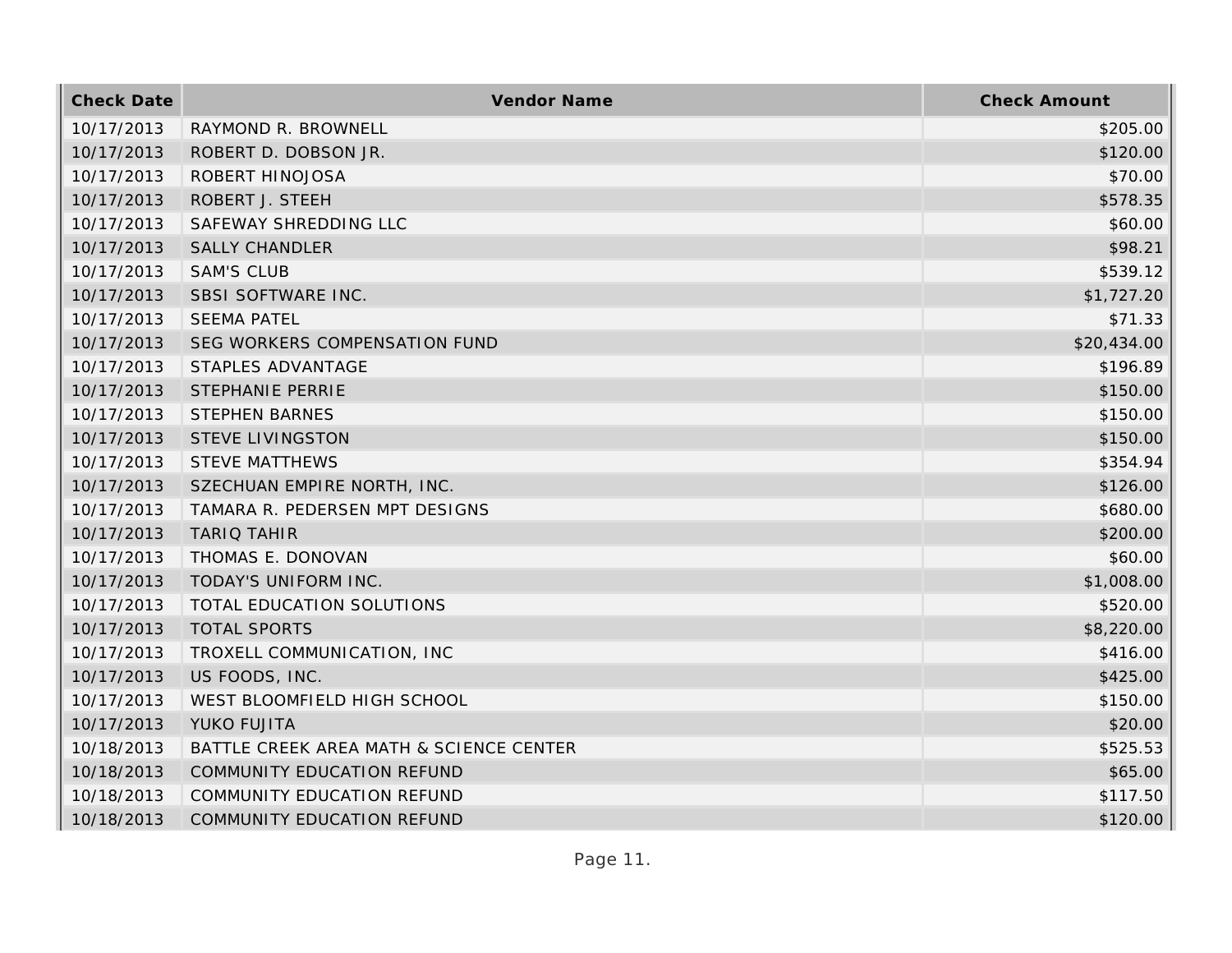| <b>Check Date</b> | Vendor Name                                                     | <b>Check Amount</b> |
|-------------------|-----------------------------------------------------------------|---------------------|
| 10/18/2013        | COMMUNITY EDUCATION REFUND                                      | \$54.00             |
| 10/18/2013        | COMMUNITY EDUCATION REFUND                                      | \$40.50             |
| 10/18/2013        | COMMUNITY EDUCATION REFUND                                      | \$999.00            |
| 10/18/2013        | DJC HOLDINGS, LLC N2Y                                           | \$2,783.20          |
| 10/18/2013        | <b>ESTR PUBLICATIONS</b>                                        | \$344.00            |
| 10/18/2013        | MESSA MICHIGAN EDUCATION SPECIAL SERVICES ASSOC.                | \$1,701.15          |
| 10/18/2013        | NETECH CORP.                                                    | \$1,240.00          |
| 10/18/2013        | PAUL QUICKNER                                                   | \$1,700.00          |
| 10/24/2013        | AMANDA SQUIRES                                                  | \$122.04            |
| 10/24/2013        | ANDERSONS SCHOOL EVENTS TAYMARK                                 | \$747.97            |
| 10/24/2013        | ANNE ACLUCHE                                                    | \$90.00             |
| 10/24/2013        | ATHLETIC REIMBURSEMENTS/REFUNDS                                 | \$44.90             |
| 10/24/2013        | ATHLETIC REIMBURSEMENTS/REFUNDS                                 | \$486.00            |
| 10/24/2013        | BATTLE CREEK AREA MATH & SCIENCE CENTER                         | \$6,989.85          |
| 10/24/2013        | THE BOOKSOURCE, INC.                                            | \$15,273.61         |
| 10/24/2013        | <b>BRAD HUSS</b>                                                | \$351.44            |
| 10/24/2013        | COMPETITION CHEER COACHES ASSOC. OF MICHIGAN CCCAM              | \$300.00            |
| 10/24/2013        | CONTRACT PAPER GROUP, INC.                                      | \$1,029.60          |
| 10/24/2013        | CR HILL COMPANY INC.                                            | \$63.00             |
| 10/24/2013        | <b>DAVID BELANGER</b>                                           | \$150.00            |
| 10/24/2013        | DEBORAH E. KARABEES-BETTS                                       | \$70.00             |
| 10/24/2013        | <b>DEBRA ANN HARRIS</b>                                         | \$1,267.53          |
| 10/24/2013        | <b>DENNIS BETTS</b>                                             | \$70.00             |
| 10/24/2013        | <b>DIANE DAVIES</b>                                             | \$52.96             |
| 10/24/2013        | DRAMATISTS PLAY SERVICE, INC.                                   | \$371.00            |
| 10/24/2013        | EDUCATIONAL THEATRE ASSOCIATION                                 | \$70.00             |
| 10/24/2013        | EXECUTIVE ENERGY SERVICES, LLC ATTN: ACCOUNTS RECEIVABLE        | \$400.00            |
| 10/24/2013        | EXELON CORPORATION CONSTELLATION NEW ENERGY - GAS DIVISION, LLC | \$0.00              |
| 10/24/2013        | EXELON CORPORATION CONSTELLATION NEW ENERGY - GAS DIVISION, LLC | \$8,223.75          |
| 10/24/2013        | GARY A. TWEDDLE ALTERNATIVE ADVANTAGE CONSULTING LLC            | \$225.00            |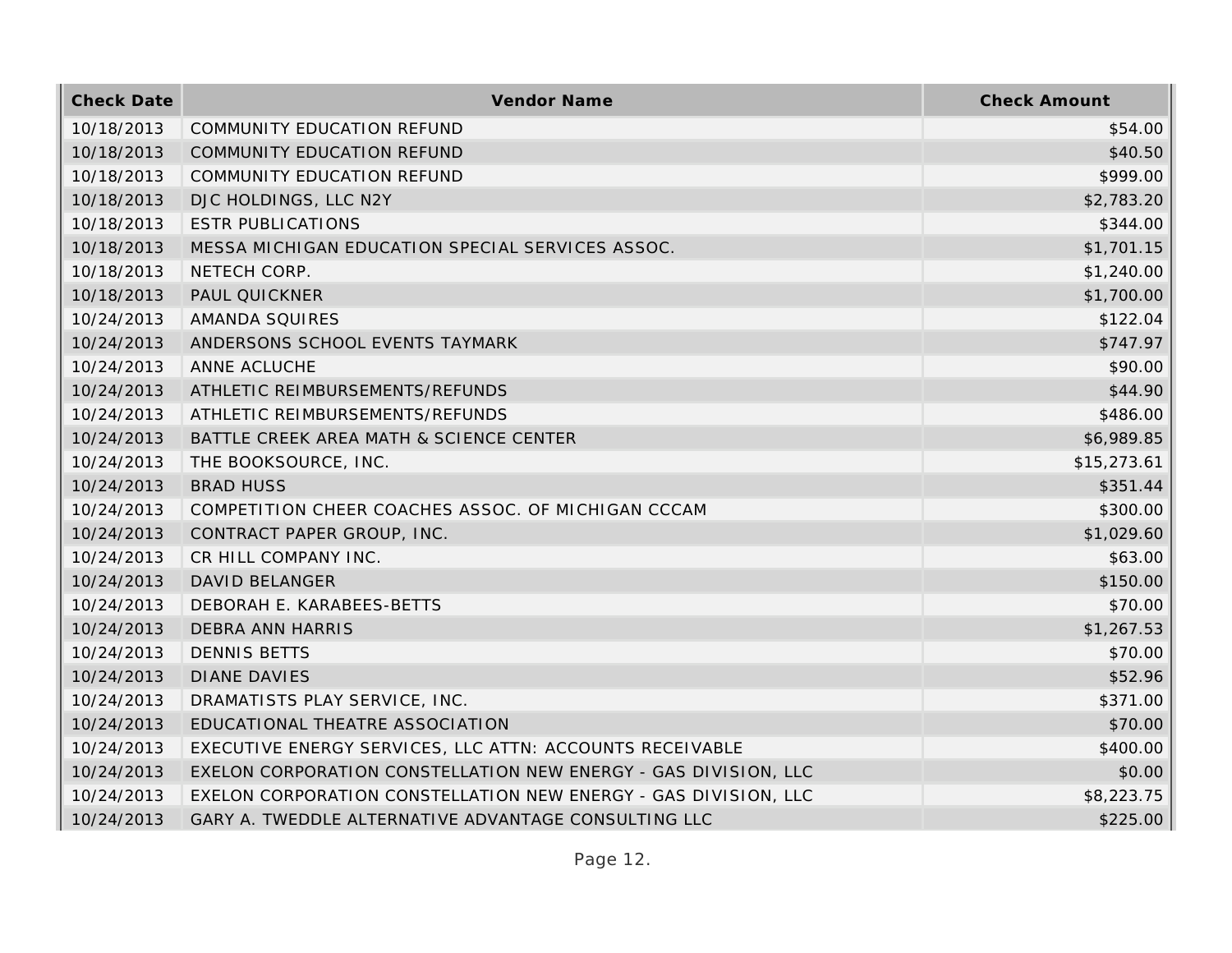| <b>Check Date</b> | Vendor Name                                          | <b>Check Amount</b> |
|-------------------|------------------------------------------------------|---------------------|
| 10/24/2013        | GENERAL BINDING CORPORATION GBC                      | \$1,641.45          |
| 10/24/2013        | HAZEL PARK SCHOOL DISTRICT                           | \$7,000.00          |
| 10/24/2013        | HIGH SCHOOL REIMBURSEMENTS/REFUNDS                   | \$244.80            |
| 10/24/2013        | <b>ISAIAH WYNN JR.</b>                               | \$60.00             |
| 10/24/2013        | JERRY MARENKEWICZ                                    | \$55.00             |
| 10/24/2013        | <b>JORDANO GRAPHICS</b>                              | \$495.00            |
| 10/24/2013        | <b>KRISTA HOBBINS</b>                                | \$60.00             |
| 10/24/2013        | <b>KRISTIN CORRION</b>                               | \$94.92             |
| 10/24/2013        | LADYWOOD HIGH SCHOOL                                 | \$175.00            |
| 10/24/2013        | <b>LARRY KENYON</b>                                  | \$70.00             |
| 10/24/2013        | LAUREN NIZOL                                         | \$37.45             |
| 10/24/2013        | <b>MARK HOURIGAN</b>                                 | \$80.60             |
| 10/24/2013        | MELISSA CARRUTH                                      | \$81.79             |
| 10/24/2013        | MERCY HIGH SCHOOL ATHLETICS                          | \$150.00            |
| 10/24/2013        | MI SCHOOLS ENERGY COOPERATIVE                        | \$0.00              |
| 10/24/2013        | MI SCHOOLS ENERGY COOPERATIVE                        | \$83,663.89         |
| 10/24/2013        | MICHAEL MAZUR                                        | \$180.00            |
| 10/24/2013        | MICHAEL ZIEGLER                                      | \$697.50            |
| 10/24/2013        | MICHIGAN ASSOC. OF SECONDARY SCHOOL PRINCIPALS MASSP | \$300.00            |
| 10/24/2013        | MICHIGAN SCHOOL VOCAL MUSIC ASSOC.                   | \$585.00            |
| 10/24/2013        | MID-AMERICAN POMPON, INC.                            | \$406.00            |
| 10/24/2013        | NETECH CORP.                                         | \$65,130.23         |
| 10/24/2013        | OAK MANAGEMENT CORPORATION LYON OAKS BANQUET CENTER  | \$4,768.00          |
| 10/24/2013        | PATRICIA HAYES FIELD HOCKEY ASSIGNOR                 | \$100.00            |
| 10/24/2013        | PRABHDEEP SINGH TOOR                                 | \$200.00            |
| 10/24/2013        | PSAT/NMSQT                                           | \$2,898.00          |
| 10/24/2013        | RAYMOND G. MARTIN                                    | \$60.00             |
| 10/24/2013        | <b>SCANTRON CORPORATION</b>                          | \$616.08            |
| 10/24/2013        | SCHOLASTIC BOOK CLUBS, INC.                          | \$53.88             |
| 10/24/2013        | SENIOR ALL NIGHT PARTY                               | \$25,410.00         |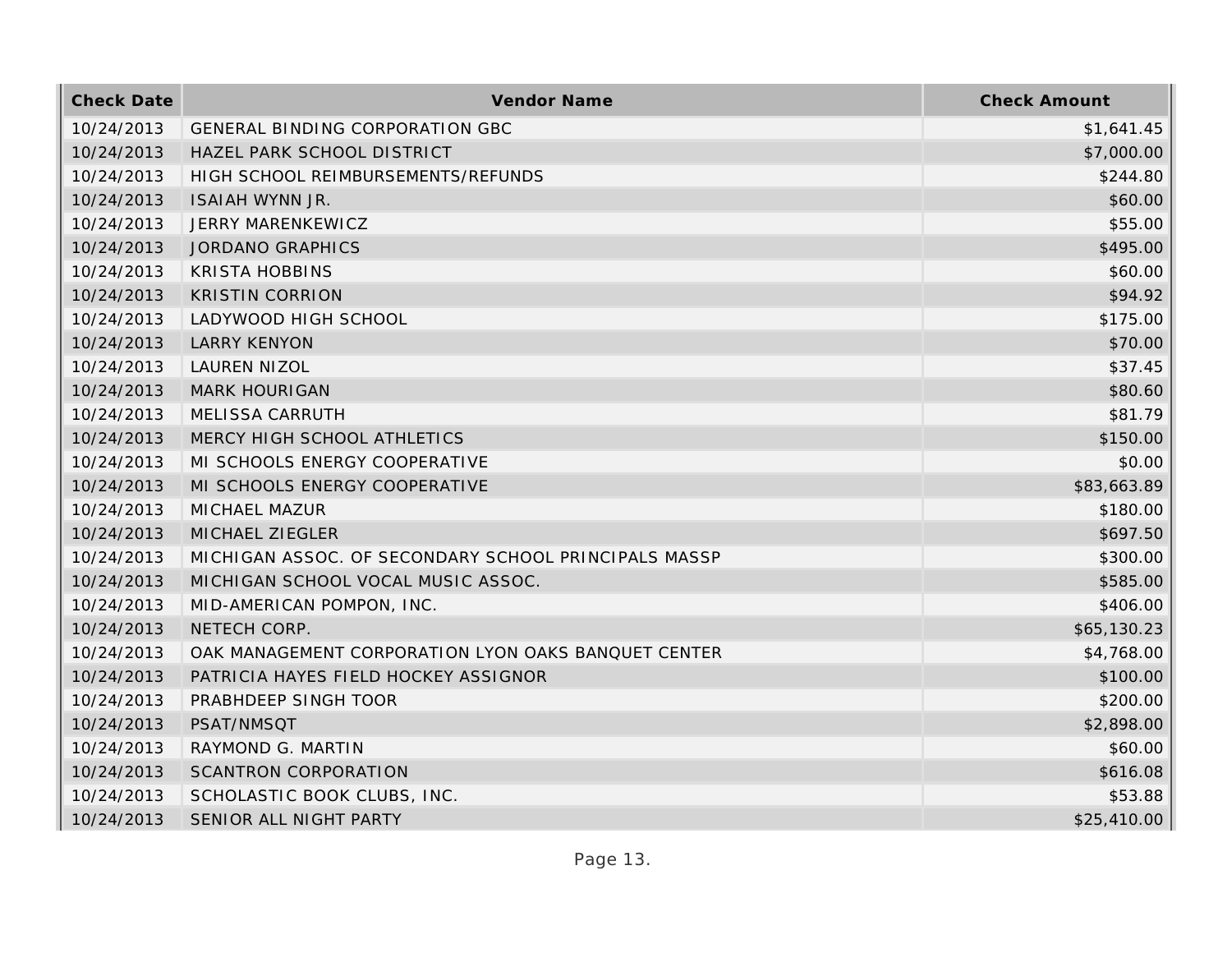| <b>Check Date</b> | Vendor Name                                           | <b>Check Amount</b> |
|-------------------|-------------------------------------------------------|---------------------|
| 10/24/2013        | STATE OF MICHIGAN                                     | \$100.00            |
| 10/24/2013        | <b>STATE OF MICHIGAN</b>                              | \$125.00            |
| 10/24/2013        | UNEMPLOYMENT INSURANCE AGENCY                         | \$3,557.70          |
| 10/24/2013        | STUDENT TELEVISION NETWORK                            | \$75.00             |
| 10/24/2013        | TATIANA VUICHARD                                      | \$38.99             |
| 10/24/2013        | THREADWORKS, LTD                                      | \$40.00             |
| 10/24/2013        | THRUN LAW FIRM, P.C.                                  | \$6,891.12          |
| 10/24/2013        | TRICON SECURITY GROUP, LLC                            | \$300.00            |
| 10/24/2013        | VINTAGE BOOK CO. TEXTBOOK WAREHOUSE, LLC              | \$750.00            |
| 10/25/2013        | COMPASS GROUP USA, INC. CHARTWELLS DINING SERVICES    | \$0.00              |
| 10/25/2013        | COMPASS GROUP USA, INC. CHARTWELLS DINING SERVICES    | \$132,410.04        |
| 10/25/2013        | DONYA PIZZA NOVI LLC, DBA COTTAGE INN PIZZA           | \$1,468.00          |
| 10/25/2013        | EVER KOLD REFRIGERATION                               | \$385.00            |
| 10/25/2013        | <b>KIM'S GARDENS</b>                                  | \$1,275.00          |
| 10/25/2013        | LB OFFICE PRODUCTS                                    | \$112.50            |
| 10/25/2013        | NOVI TOWN PIZZA LLC                                   | \$1,495.00          |
| 10/25/2013        | PIZZA HUT/REDBERRY RESTO BRANDS INTL INC.             | \$593.75            |
| 10/25/2013        | AXA EQUITABLE EQUI-VEST                               | \$111.08            |
| 10/25/2013        | <b>BUCKLES &amp; BUCKLES, PLC</b>                     | \$672.05            |
| 10/25/2013        | CHAPTER 13 TRUSTEE DAVID WM. RUSKIN                   | \$770.09            |
| 10/25/2013        | INTERNATIONAL UNION OPERATING ENGINEERS, LOCAL 324    | \$116.20            |
| 10/25/2013        | MISDU MICHIGAN STATE DISBURSEMENT                     | \$2,111.39          |
| 10/25/2013        | PHEAA PENNSYLVANIA HIGHER EDUCATION ASSISTANCE AGENCY | \$167.20            |
| 10/25/2013        | UNITED WAY                                            | \$80.00             |
| 10/31/2013        | ABC CAB/AIRTRANS                                      | \$124.00            |
| 10/31/2013        | ABSOPURE WATER COMPANY DEPT #850560                   | \$37.50             |
| 10/31/2013        | ADN ADMINISTRATORS, INC.                              | \$3,876.60          |
| 10/31/2013        | <b>ANN ROSSMAN</b>                                    | \$141.96            |
| 10/31/2013        | AT&T                                                  | \$1,600.00          |
| 10/31/2013        | ATHLETIC REIMBURSEMENTS/REFUNDS                       | \$183.11            |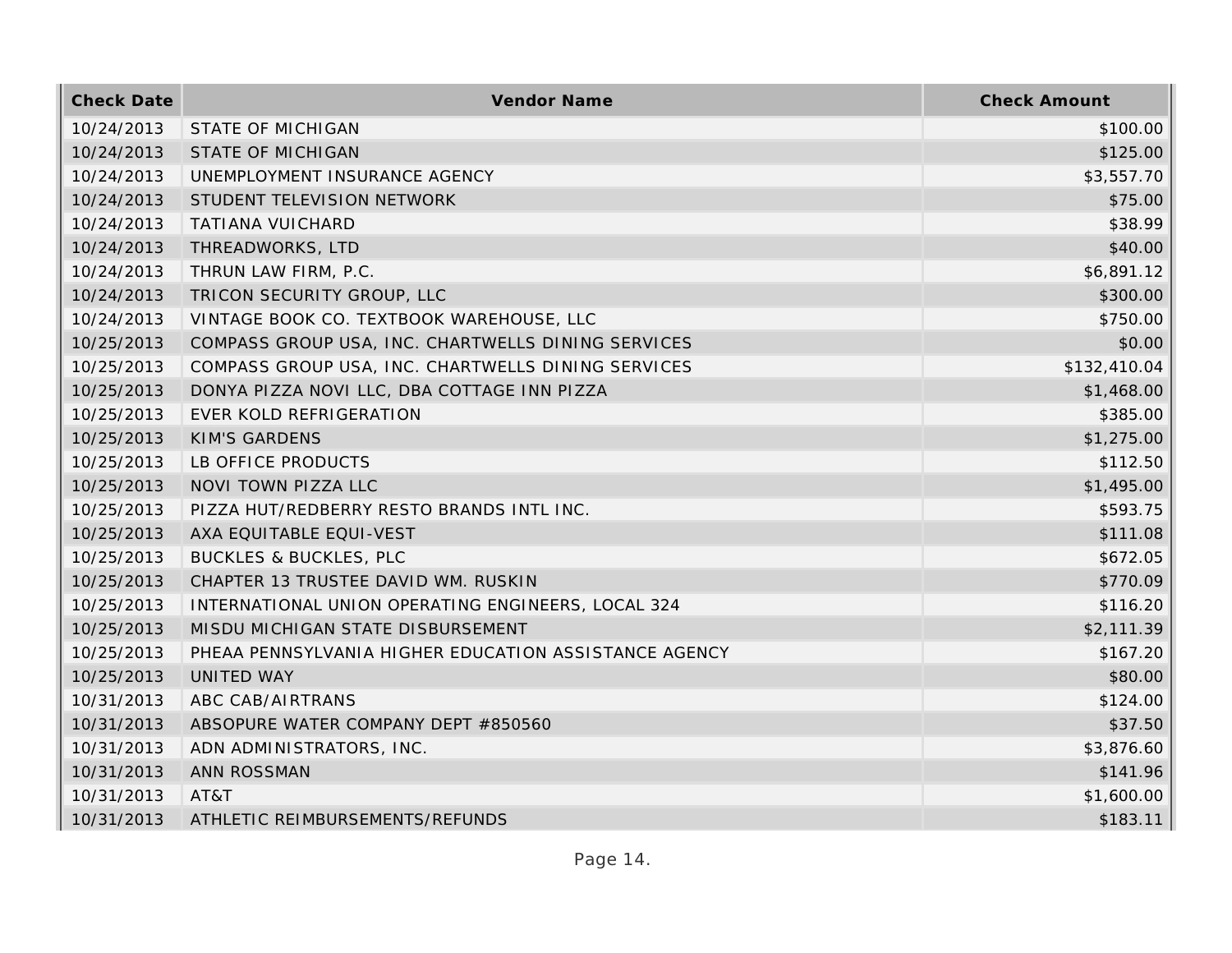| <b>Check Date</b> | Vendor Name                                              | <b>Check Amount</b> |
|-------------------|----------------------------------------------------------|---------------------|
| 10/31/2013        | ATHLETIC REIMBURSEMENTS/REFUNDS                          | \$75.05             |
| 10/31/2013        | ATHLETIC REIMBURSEMENTS/REFUNDS                          | \$79.96             |
| 10/31/2013        | ATHLETIC REIMBURSEMENTS/REFUNDS                          | \$114.00            |
| 10/31/2013        | <b>BARBARA HILL CLIFT</b>                                | \$82.49             |
| 10/31/2013        | BELLE TIRE DISTRIBUTORS                                  | \$290.99            |
| 10/31/2013        | BERNARD A. NABOZNY                                       | \$150.00            |
| 10/31/2013        | BLUE CARE NETWORK OF MICHIGAN                            | \$21,657.71         |
| 10/31/2013        | <b>BREDA PANTALONE</b>                                   | \$1,279.54          |
| 10/31/2013        | <b>BRIAN FOUST</b>                                       | \$60.00             |
| 10/31/2013        | CARE/PRESCHOOL REFUND                                    | \$363.00            |
| 10/31/2013        | CARE/PRESCHOOL REFUND                                    | \$88.00             |
| 10/31/2013        | CARE/PRESCHOOL REFUND                                    | \$65.00             |
| 10/31/2013        | CARE/PRESCHOOL REFUND                                    | \$28.00             |
| 10/31/2013        | CARE/PRESCHOOL REFUND                                    | \$22.00             |
| 10/31/2013        | <b>CAROL MULHALL</b>                                     | \$73.71             |
| 10/31/2013        | CATHERINE M. FARRIS                                      | \$490.55            |
| 10/31/2013        | COMPUWARE SPORTS ARENA, LLC                              | \$684.00            |
| 10/31/2013        | CONTRACT PAPER GROUP, INC.                               | \$5,088.80          |
| 10/31/2013        | <b>DENNIS TROSHAK</b>                                    | \$175.00            |
| 10/31/2013        | <b>DIANNE STEVENS</b>                                    | \$47.74             |
| 10/31/2013        | DOUG ROSSMAN INC. BIG FROG CUSTOM T-SHIRT & MORE OF NOVI | \$612.00            |
| 10/31/2013        | EDWARD KARL GABRYS                                       | \$35.00             |
| 10/31/2013        | <b>ERIC SCOBIE</b>                                       | \$50.00             |
| 10/31/2013        | FIRST COMMONWEALTH c/o GUARDIAN                          | \$197.22            |
| 10/31/2013        | GENERAL BINDING CORPORATION GBC                          | \$179.01            |
| 10/31/2013        | <b>GREGORY JON MORRIS</b>                                | \$150.00            |
| 10/31/2013        | <b>GROVES HIGH SCHOOL</b>                                | \$180.00            |
| 10/31/2013        | HARTLAND HIGH SCHOOL                                     | \$185.00            |
| 10/31/2013        | <b>HEATHER MCKAIG</b>                                    | \$702.03            |
| 10/31/2013        | <b>IROQUOIS CLUB</b>                                     | \$54.00             |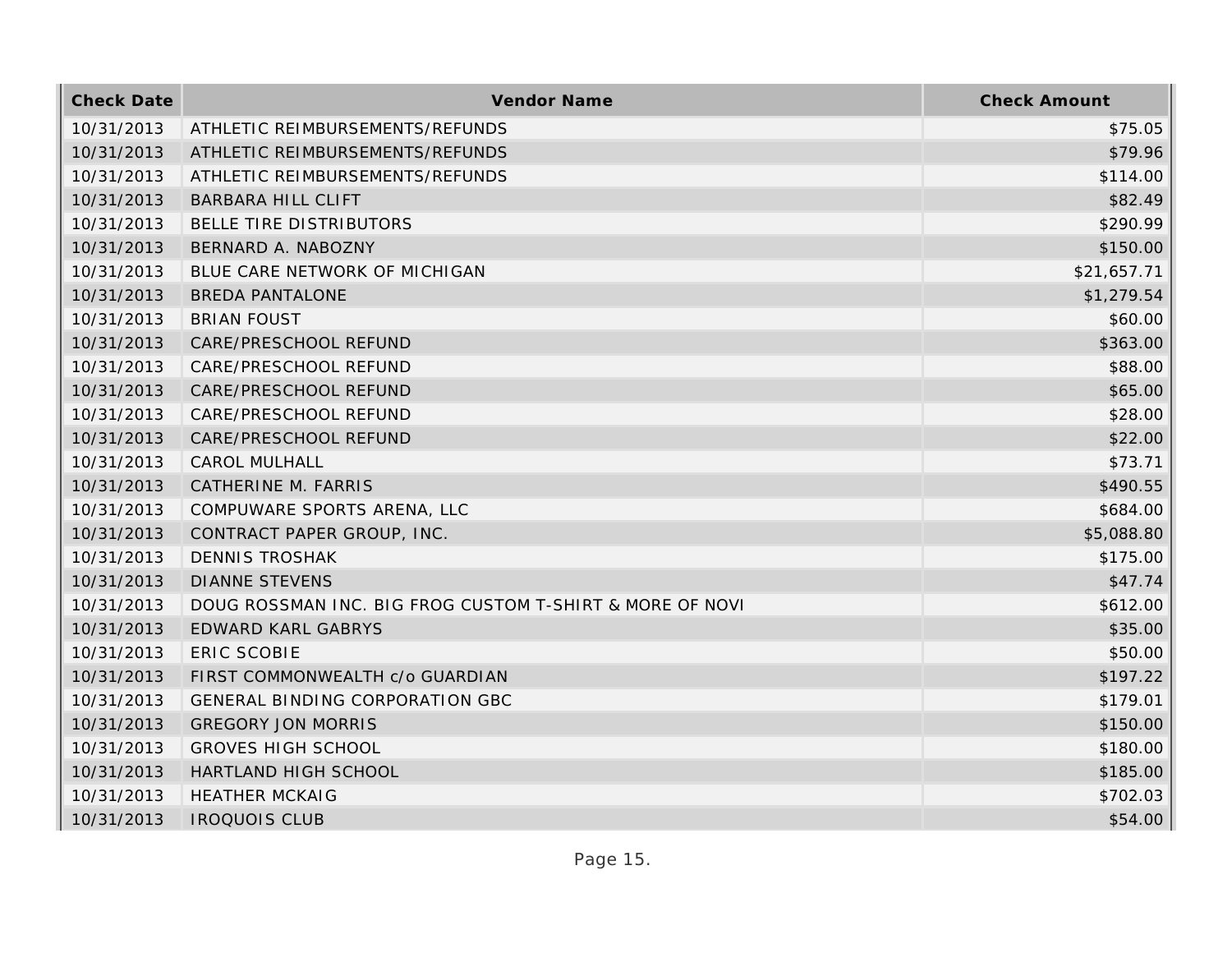| <b>Check Date</b> | Vendor Name                                                                    | <b>Check Amount</b> |
|-------------------|--------------------------------------------------------------------------------|---------------------|
| 10/31/2013        | JAMES E. RAWLINGS                                                              | \$200.00            |
| 10/31/2013        | <b>JANET GRUBER</b>                                                            | \$47.46             |
| 10/31/2013        | <b>JENIFER MICHOS</b>                                                          | \$44.00             |
| 10/31/2013        | <b>JESSICA TREIBER</b>                                                         | \$150.00            |
| 10/31/2013        | <b>JOHN BRICKEY</b>                                                            | \$290.93            |
| 10/31/2013        | <b>KAITLIN GRAY</b>                                                            | \$60.00             |
| 10/31/2013        | <b>KATHY GRISA</b>                                                             | \$49.05             |
| 10/31/2013        | KELLI JO HART                                                                  | \$150.00            |
| 10/31/2013        | KENNETH W. FENCHEL                                                             | \$800.00            |
| 10/31/2013        | <b>KRISTEN HURD</b>                                                            | \$201.20            |
| 10/31/2013        | LIFE INSURANCE COMPANY OF NORTH AMERICA CIGNA GROUP INSURANCE                  | \$18,431.57         |
| 10/31/2013        | LIGHTMASTERS AND ELECTRICAL SERVICES, LLC                                      | \$1,321.00          |
| 10/31/2013        | <b>MADELINE MILLS</b>                                                          | \$30.90             |
| 10/31/2013        | MARK ANDREW VELLUCCI                                                           | \$76.28             |
| 10/31/2013        | <b>MARK HOURIGAN</b>                                                           | \$69.51             |
| 10/31/2013        | MARSHALL MUSIC                                                                 | \$59.47             |
| 10/31/2013        | MEDCO SUPPLY INC.                                                              | \$130.62            |
| 10/31/2013        | MESSA MICHIGAN EDUCATION SPECIAL SERVICES ASSOC.                               | \$549,775.28        |
| 10/31/2013        | MESSA MICHIGAN EDUCATION SPECIAL SERVICES ASSOC.                               | \$472.80            |
| 10/31/2013        | METRO ATHLETIC OFFICIALS ASSOCIATION                                           | \$4,160.00          |
| 10/31/2013        | MICHAEL HEIKKILA                                                               | \$500.00            |
| 10/31/2013        | MICHIGAN DECA                                                                  | \$1,030.00          |
| 10/31/2013        | MICHIGAN SCHOOL PUBLIC RELATIONS ASSOC. MSPRA                                  | \$125.00            |
| 10/31/2013        | MICHIGAN SHAKESPEARE FESTIVAL c/o JEFFREY STRINGER, EDUCATIONAL<br>COORDINATOR | \$1,200.00          |
| 10/31/2013        | <b>MKT DESIGNS</b>                                                             | \$103.00            |
| 10/31/2013        | NORTHERN STAR CHARTER-N-TOURS                                                  | \$600.00            |
| 10/31/2013        | OAKLAND COUNTY TECHNICAL EDUCATOR'S ASSOC. (OTCEA)                             | \$68.00             |
| 10/31/2013        | OAKLAND SCHOOLS                                                                | \$75.00             |
| 10/31/2013        | PALOS SPORTS, INC.                                                             | \$36.97             |
| 10/31/2013        | PLANTE & MORAN, PLLC                                                           | \$5,450.00          |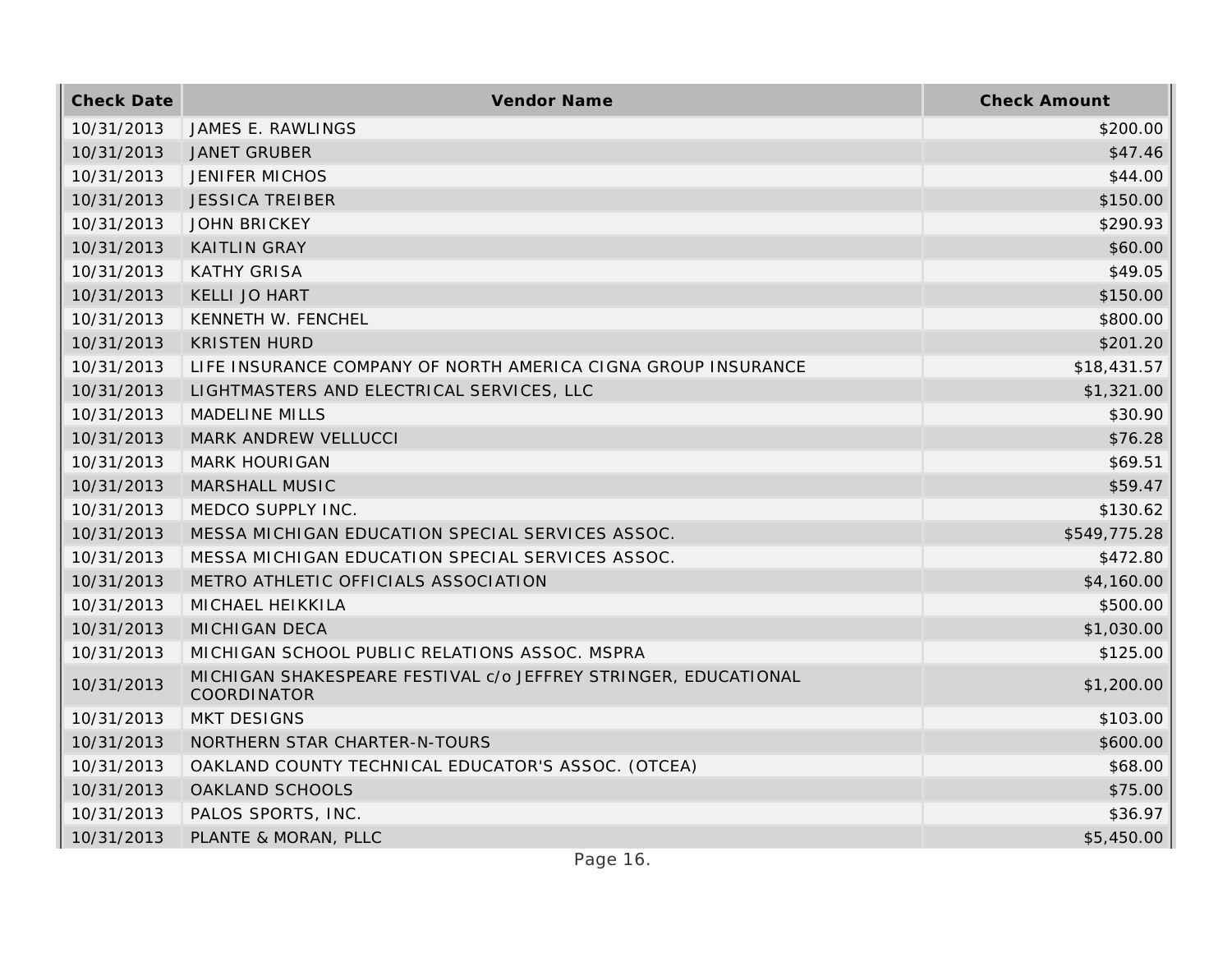| <b>Check Date</b> | Vendor Name                                                | <b>Check Amount</b>                  |
|-------------------|------------------------------------------------------------|--------------------------------------|
| 10/31/2013        | PROVIDENCE OCCUPATIONAL HEALTH PARTNERS                    | \$80.00                              |
| 10/31/2013        | READ A LATTE CAFE c/o NOVI PUBLIC LIBRARY                  | \$82.50                              |
| 10/31/2013        | ROBERT HINOJOSA                                            | \$150.00                             |
| 10/31/2013        | SAFEWAY SHREDDING LLC                                      | \$40.00                              |
| 10/31/2013        | SALINE AREA SCHOOLS                                        | \$200.00                             |
| 10/31/2013        | <b>SAM'S CLUB</b>                                          | \$165.23                             |
| 10/31/2013        | SARA CANNISTRARO RUSSELL                                   | \$350.00                             |
| 10/31/2013        | SET-SEG                                                    | \$2,887.36                           |
| 10/31/2013        | SOCCER ASSIGNING, LLC                                      | \$1,937.50                           |
| 10/31/2013        | SOUND ENGINEERING, INC.                                    | \$226.00                             |
| 10/31/2013        | <b>STACY TANNER</b>                                        | \$50.00                              |
| 10/31/2013        | <b>STACY TANNER</b>                                        | \$99.16                              |
| 10/31/2013        | SUSAN G. KOMEN BREAST CANCER FOUNDATION/SW MICHIGAN AFFIL. | \$750.00                             |
| 10/31/2013        | TERRENCE E. MADIGAN                                        | \$35.00                              |
| 10/31/2013        | THOMAS MICHAEL KINDER                                      | \$150.00                             |
| 10/31/2013        | THREADWORKS, LTD                                           | \$385.00                             |
| 10/31/2013        | <b>TOM BOLT</b>                                            | \$150.00                             |
| 10/31/2013        | <b>TRACY BOYERS</b>                                        | \$150.00                             |
| 10/31/2013        | TRICON SECURITY GROUP, LLC                                 | \$300.00                             |
| 10/31/2013        | UNITY SCHOOL BUS PARTS                                     | \$1,264.73                           |
| 10/31/2013        | VSC, INC                                                   | \$2,804.00                           |
| 10/31/2013        | ZACH VANDUINEN                                             | \$150.00                             |
| 10/31/2013        | MCCARTHY & SMITH, INC. FOR NOVI COMMUNITY SCHOOL DISTRICT  | \$0.00                               |
| 10/31/2013        | MCCARTHY & SMITH, INC. FOR NOVI COMMUNITY SCHOOL DISTRICT  | \$254,146.00                         |
| 10/31/2013        | DONYA PIZZA NOVI LLC, DBA COTTAGE INN PIZZA                | \$1,362.00                           |
| 10/31/2013        | <b>KIM'S GARDENS</b>                                       | \$1,275.00                           |
| 10/31/2013        | LIVONIA ITALIAN BAKERY                                     | \$572.25                             |
| 10/31/2013        | NOVI TOWN PIZZA LLC                                        | \$1,426.00                           |
| 10/31/2013        | PIZZA HUT/REDBERRY RESTO BRANDS INTL INC.                  | \$1,031.25                           |
|                   |                                                            | <b>Grand Total</b><br>\$1,801,537.94 |